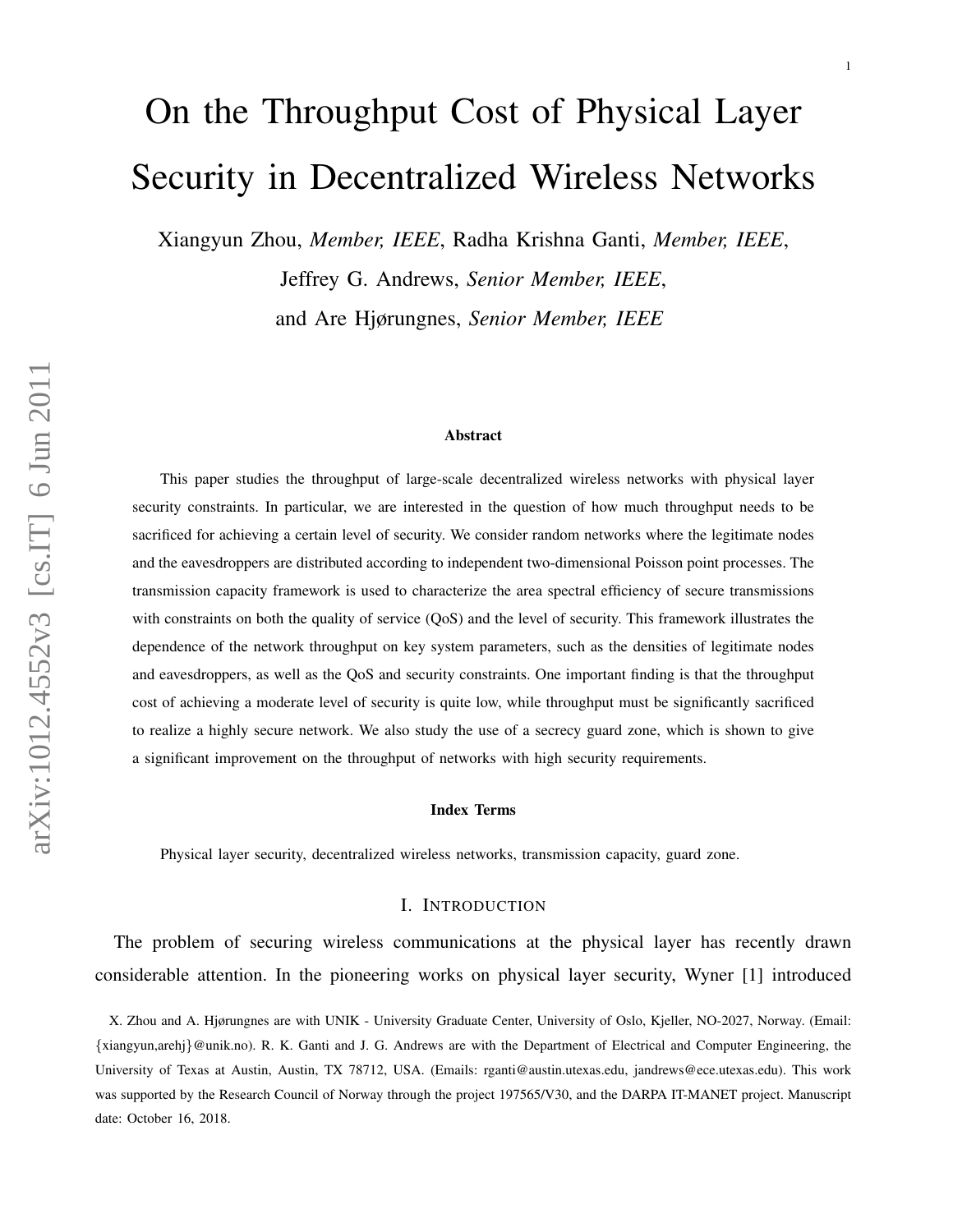the wiretap channel for single point-to-point communication, which was extended to broadcast channels with both common and confidential messages by Csiszár and Körner  $[2]$ . Their results showed that perfect secrecy can be achieved if the intended receiver has a stronger channel than the eavesdropper. Recent studies on physical layer security primarily focused on communications involving a small number of nodes with multi-antenna transmission [3–5], cooperative transmission in relay channels [6, 7] or multiple access channels [8, 9]. However, few studies have been carried out for large-scale wireless networks. Unlike point-to-point communications, where it is reasonably easy to establish secret keys and have encrypted transmissions, security is more expensive and difficult to achieve in large-scale decentralized networks. Therefore, physical layer security may be important for exchanging secret keys and adding another layer of protection in such networks.

The communication between any pair of nodes in large-scale networks strongly depends on the locations of other nodes and how the nodes interact with each other. When secure communication is required in the presence of eavesdroppers, the locations and channel state information of the eavesdroppers, which are usually unknown, become extra parameters affecting the network throughput. Initial works on network security from an information-theoretic viewpoint mainly considered networks where the legitimate nodes and the eavesdroppers are randomly distributed, and studied the connectivity [10–14], coverage [15], and capacity scaling laws [16–18]. Specifically, various statistical characterizations of the existence of secure connections were given in [10–12, 14]. Using tools from percolation theory, the existence of a secrecy graph was analyzed in [10, 12, 13]. These connectivity results are concerned with the possibility of having secure communication, while they do not give insight on the network throughput. The authors in [16–18] derived secrecy capacity scaling laws in static and mobile ad hoc networks, i.e., the order-of-growth of the secrecy capacity as the number of nodes increases. Although the scaling laws may provide insights into the informationtheoretic performance of large-scale networks, a finer view of throughput is necessary to better understand the impact of key system parameters and transmission protocols, since most of these design choices affect the throughput but not the scaling behaviors [19].

# *A. Approach and Contributions*

In this work, we aim to characterize the throughput of secure communications in large wireless networks and to understand how the security requirements affect the network throughput. Our approach uses a metric termed the *transmission capacity* [20], which provides the area spectral efficiency (ASE) of decentralized networks with random topology, identical nodes, and a constraint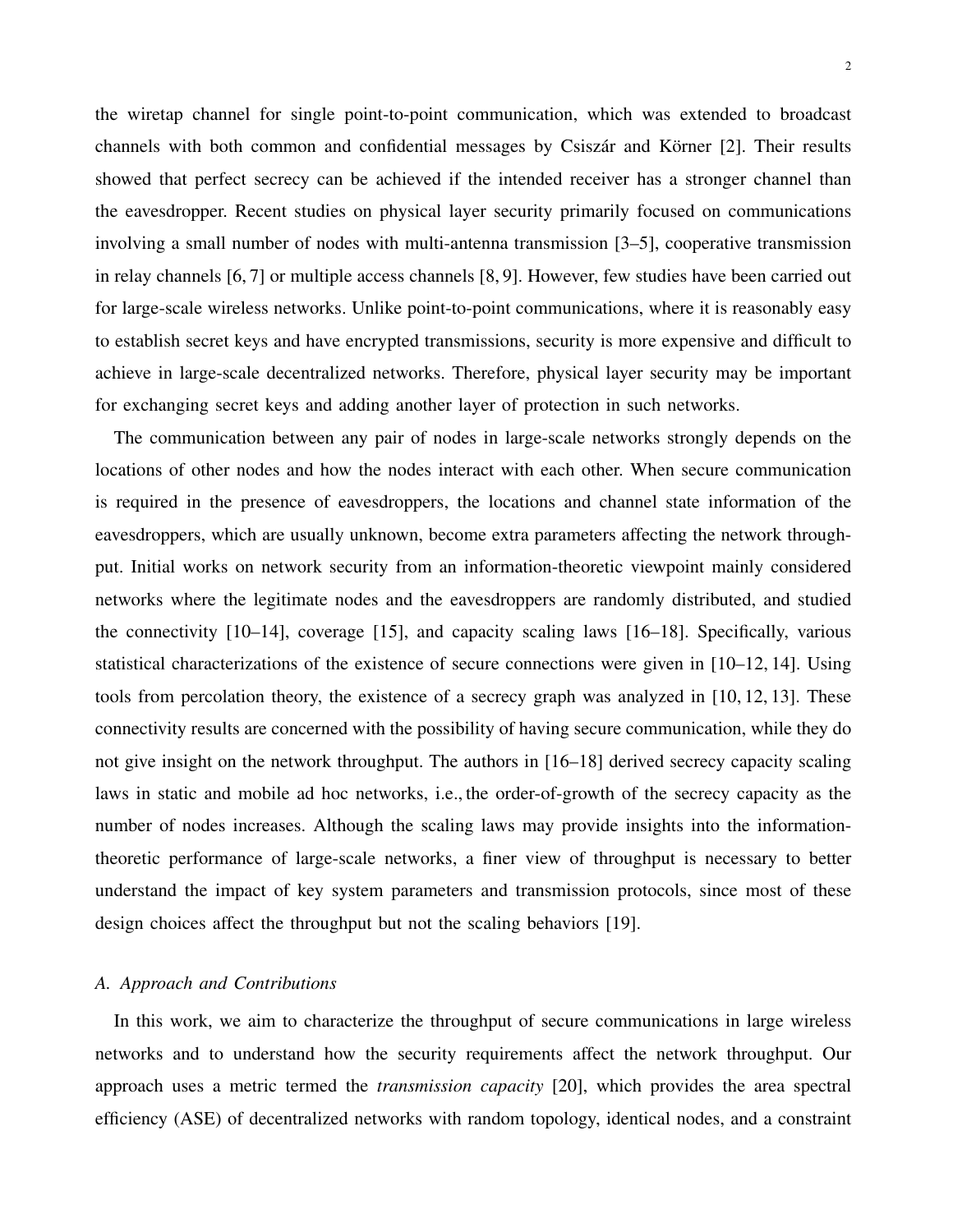on outage probability. A tutorial on transmission capacity can be found in [21], which showed how analytical results can often be derived in simple forms. We extend this capacity framework to study the impact of physical layer security requirements on the network ASE.

The networks considered have both legitimate nodes and eavesdroppers, whose locations follow homogeneous Poisson point processes (PPPs). We define the *secrecy transmission capacity* as the achievable rate of successful transmission of confidential messages per unit area for given constraints on the quality of service (QoS) and the level of security. The QoS constraint is given by the outage probability of the transmission between a legitimate transmitter-receiver pair, while the security constraint is given by the probability of a transmission failing to achieve perfect secrecy. The secrecy transmission capacity shows the dependence of the network ASE on the key system parameters, i.e., the densities of legitimate nodes and eavesdroppers, as well as the QoS and security constraints.

To illustrate the use of the general capacity formulation, we derive an accurate closed-form lower bound on the secrecy transmission capacity for Rayleigh fading channels. This simple capacity bound gives a quantitative characterization of the throughput cost of physical layer security. Specifically, the throughput reduction for achieving a moderate level of security is relatively small, while a significant amount of throughput needs to be sacrificed to realize a highly secure network. We also give a condition for the existence of positive secrecy transmission capacity. It turns out that the QoS and security constraints as well as the density of eavesdroppers are crucial in determining the existence of positive secrecy transmission capacity.

In order to minimize the throughput cost of achieving high network security, it is worthwhile to consider transmission protocols that are robust against eavesdropping and can be implemented in a decentralized manner. Since insecure transmission is mainly due to the presence of an eavesdropper close to the transmitter, we consider the use of a secrecy guard zone for networks in which the legitimate transmitters are able to detect the existence of eavesdroppers in their vicinities  $[11, 16]$ .<sup>1</sup> Transmission of confidential messages take place only if no eavesdroppers are found inside the guard zone of the corresponding transmitter. We consider two transmission protocols when eavesdropper(s) are found inside the guard zone, i.e., the transmitter either remains silent or produces artificial noise to help the other transmitters. The secrecy transmission capacity is studied for both protocols. Numerical results show that a significant throughput improvement can be achieved from the use of a guard

<sup>&</sup>lt;sup>1</sup>The application of secrecy guard zone is not always possible. It is applicable in the scenarios where, for example, the legitimate transmitters are able to physically inspect their surrounding areas [11].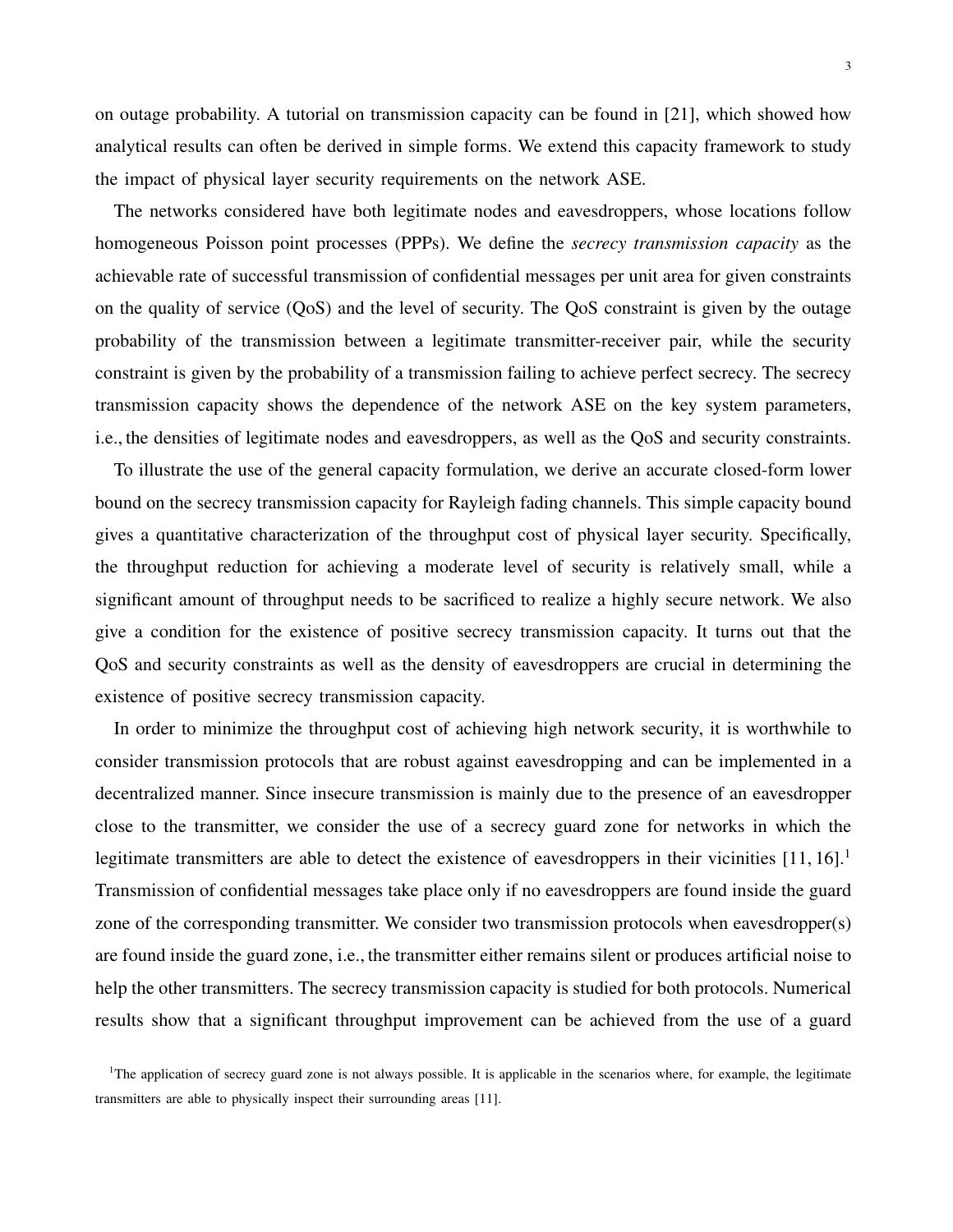zone for networks with high security requirements.

The rest of the paper is organized as follows: Section II presents the system model and the secrecy transmission capacity formulation. In Section III, we obtain analytical results on the secrecy transmission capacity in Rayleigh fading channels. In Section IV, we investigate the secrecy guard zone with two different transmission protocols. Numerical results are presented in Section V and concluding remarks in Section VI. A summary of the notation used in this paper is given in Table I.

# II. SYSTEM MODEL AND CAPACITY FORMULATION

We consider an ad hoc network consisting of both legitimate nodes and eavesdroppers over a large two-dimensional space. For each snapshot in time, we have a set of legitimate transmitter locations, denoted by  $\Phi_l$ .<sup>2</sup> Each transmitter has a unique associated intended receiver. The set of receivers is disjoint with the set of transmitters. In addition, we have a set of eavesdropper locations in each snapshot, denoted by  $\Phi_e$ . We model  $\Phi_l$  and  $\Phi_e$  as independent homogeneous PPPs with densities  $\lambda_l$  and  $\lambda_e$ , respectively. This is a suitable model for decentralized networks with nodes having substantial mobility [21]. Note that the eavesdroppers need to have similar mobility and other behaviors as the legitimate nodes since they can be easily identified otherwise [17]. Furthermore, we assume that the eavesdroppers do not collude with each other and, hence, must decode the confidential messages individually. An example of a network snapshot is shown in Fig. 1.

Consider only one active transmitter that wants to send confidential messages to its intended receiver in the presence of the eavesdroppers. Secure encoding schemes, such as the Wyner code [1], were found in point-to-point systems with the notion of weak secrecy. The notion of strong secrecy and the corresponding encoding scheme were studied in [22]. According to Wyner's encoding scheme, the transmitter chooses two rates, namely, the rate of the transmitted codewords  $R_t$  and the rate of the confidential messages  $R_s$ . The rate difference  $R_e = R_t - R_s$  reflects the cost of securing the messages against eavesdropping. If  $R_t$  is less than the mutual information between the channel input and output of the legitimate link, the receiver is able to decode the message with an arbitrarily small error. At the same time, if  $R_e$  is larger than the mutual information between the channel input and output of every eavesdropper link (i.e., links from the transmitter to every eavesdropper), perfect secrecy is achieved as the mutual information between the confidential message and every

<sup>&</sup>lt;sup>2</sup> For networks employing a slotted Aloha protocol,  $\Phi_l$  can be viewed as the locations of the actual transmitters (out of all potential transmitters) in each time slot.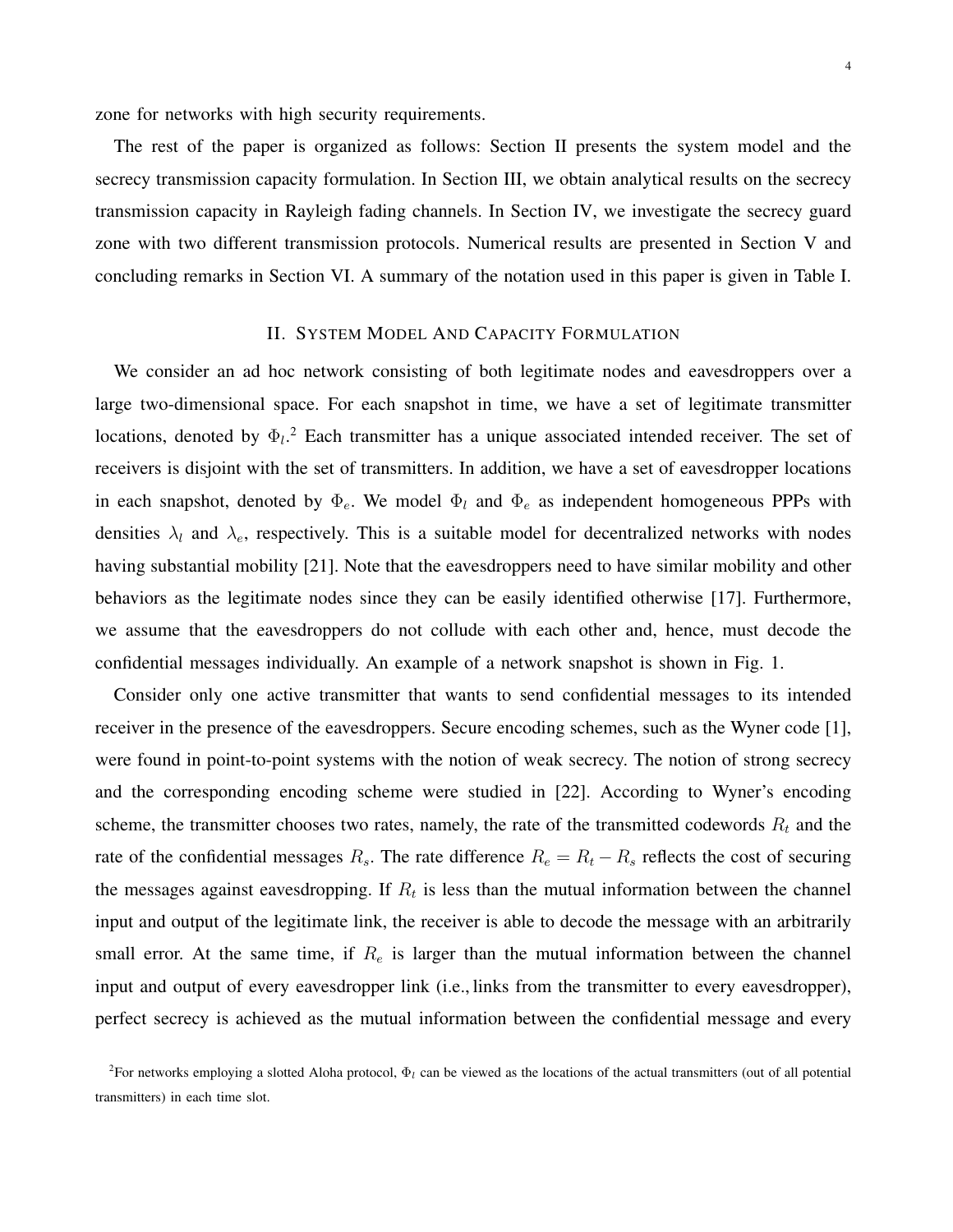eavesdropper's received signal approaches zero ratewise. The detailed description of the Wyner code can be found in [1, 23, 24].

In an ad hoc network with simultaneous transmissions from infinitely many legitimate transmitters, it is difficult to study the mutual information between any pair of nodes. To make the design and analysis mathematically tractable, we assume that the transmitted signal (i.e., channel input) has a Gaussian distribution and both the intended receivers and the eavesdroppers treat the interference from concurrent transmissions as noise. In addition, we assume that the network is interferencelimited, hence, the receiver noise is negligible. With these assumptions, the mutual information or capacity of either a legitimate link or an eavesdropper link is now determined by the instantaneous signal to interference ratio (SIR). For any given choices of  $R_t$  and  $R_s$  in Wyner's encoding scheme, the following outage events can result from any transmission [24]:

- Connection Outage: The capacity of the channel from the transmitter to the intended receiver is below the transmission rate  $R_t$ . Hence, the message cannot be correctly decoded by the intended receiver. The probability of this event happening is referred to as the *connection outage probability*, denoted as  $P_{\text{co}}$ .
- Secrecy Outage: The capacity of the channel from the transmitter to one or more eavesdroppers is above the rate  $R_e$ . Hence, the message is not perfectly secure against eavesdropping. The probability of this event happening is referred to as the *secrecy outage probability*, denoted as  $P_{so}.$

The connection outage probability can be regarded as the communication QoS while the secrecy outage probability gives a measure of the security level.

The primary goal of this work is to characterize the throughput of secure transmissions in decentralized wireless networks. Although it is extremely difficult to find the network capacity region, the idea of transmission capacity proposed in [20] often gives useful insights on the network ASE and the impacts of the key system parameters. Building on the existing transmission capacity framework, we define the *secrecy transmission capacity* as the achievable rate of successful transmission of confidential messages per unit area, for a given connection outage constraint and a given secrecy outage constraint. Mathematically, the secrecy transmission capacity, with a connection outage probability of  $P_{\rm co} = \sigma$  and a secrecy outage probability of  $P_{\rm so} = \epsilon$ , is defined as

$$
\tau = \bar{R}_s (1 - \sigma) \lambda_l,\tag{1}
$$

where  $\bar{R}_s$  is the average rate of confidential messages. In this work, we focus on a simple scenario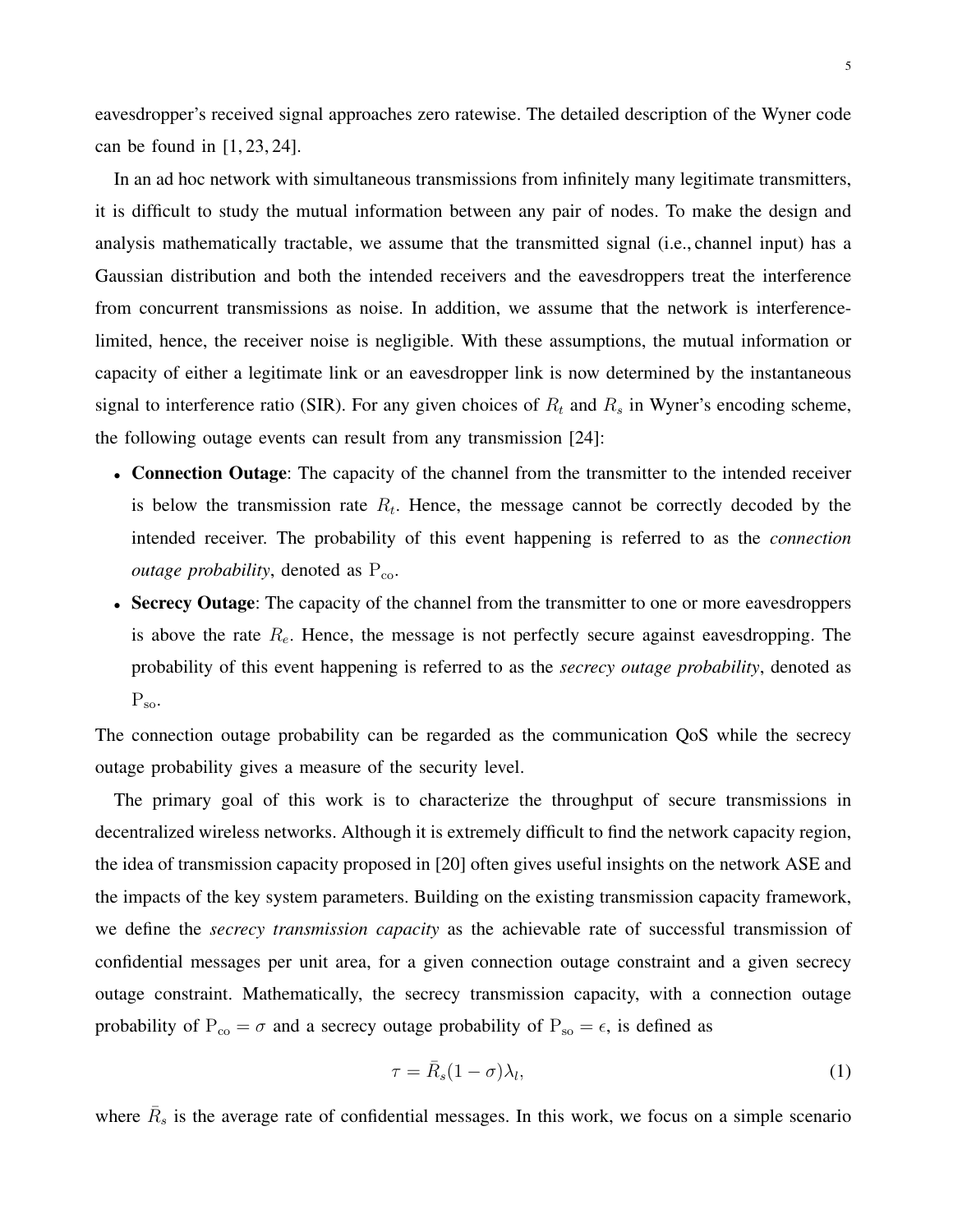where the transmit power and the distances to the intended receivers have fixed values which are the same for all transmitters. Therefore, the confidential message rates also take the same values for all transmitters. Denote the distance between the legitimate transmitter-receiver pairs as  $r$ , the secrecy transmission capacity can be written as

$$
\tau(r) = R_s(1 - \sigma)\lambda_l. \tag{2}
$$

The connection outage constraint  $\sigma$  determines the value of  $R_t$ , while the secrecy outage constraint  $\epsilon$  determines the value of  $R_e$ . Therefore, the rate of confidential messages  $R_s$  in (2), given by  $R_t - R_e$ , is a function of  $\sigma$  and  $\epsilon$ . With these choices of rates for the Wyner code, the probability that a message transmission can be successfully decoded by the intended receiver is  $1 - \sigma$ , while the probability that a message transmission is perfectly secure against eavesdropping is  $1 - \epsilon$ , under the assumption of treating interference as noise.

If we allow the distance between the legitimate transmitter-receiver pair varies over time and/or space but follows some known distribution  $f(r)$ , the secrecy transmission capacity is computed as

$$
\tau = \int \tau(r) f(r) dr.
$$
 (3)

In practice, the distribution of  $r$  depends on specific scenarios. Hence, we do not consider the variation in r and focus on  $\tau(r)$  in (2).

# III. SECRECY TRANSMISSION CAPACITY IN RAYLEIGH FADING CHANNELS

In this section, we derive analytical results on the secrecy transmission capacity for Rayleigh fading channels. We assume that each node has a single antenna for transmission or reception, and the fading channel states are known at the receiver side (including the eavesdroppers) but not at the transmitter side. The derivation of the secrecy transmission capacity involves two main steps: 1) Use the connection outage constraint  $\sigma$  to find the value of  $R_t$ . 2) Use the secrecy outage constraint  $\epsilon$  to find the value of  $R_e$ .

Our analysis is based on an arbitrarily chosen transmitter-receiver pair, which are named the typical transmitter and receiver. For confidential message transmission from the typical transmitter, the other transmitters act as interferers to the typical receiver or any eavesdropper. From Slivnyak's Theorem [25], the spatial distribution of the interferers, given the location of the typical transmitter, still follows a homogeneous PPP with density  $\lambda_l$ . By slight abuse of notation (since we have used  $\Phi_l$  to denote the set of all transmitter locations), we will also refer to  $\Phi_l$  as the set of interferer locations in the rest of this paper.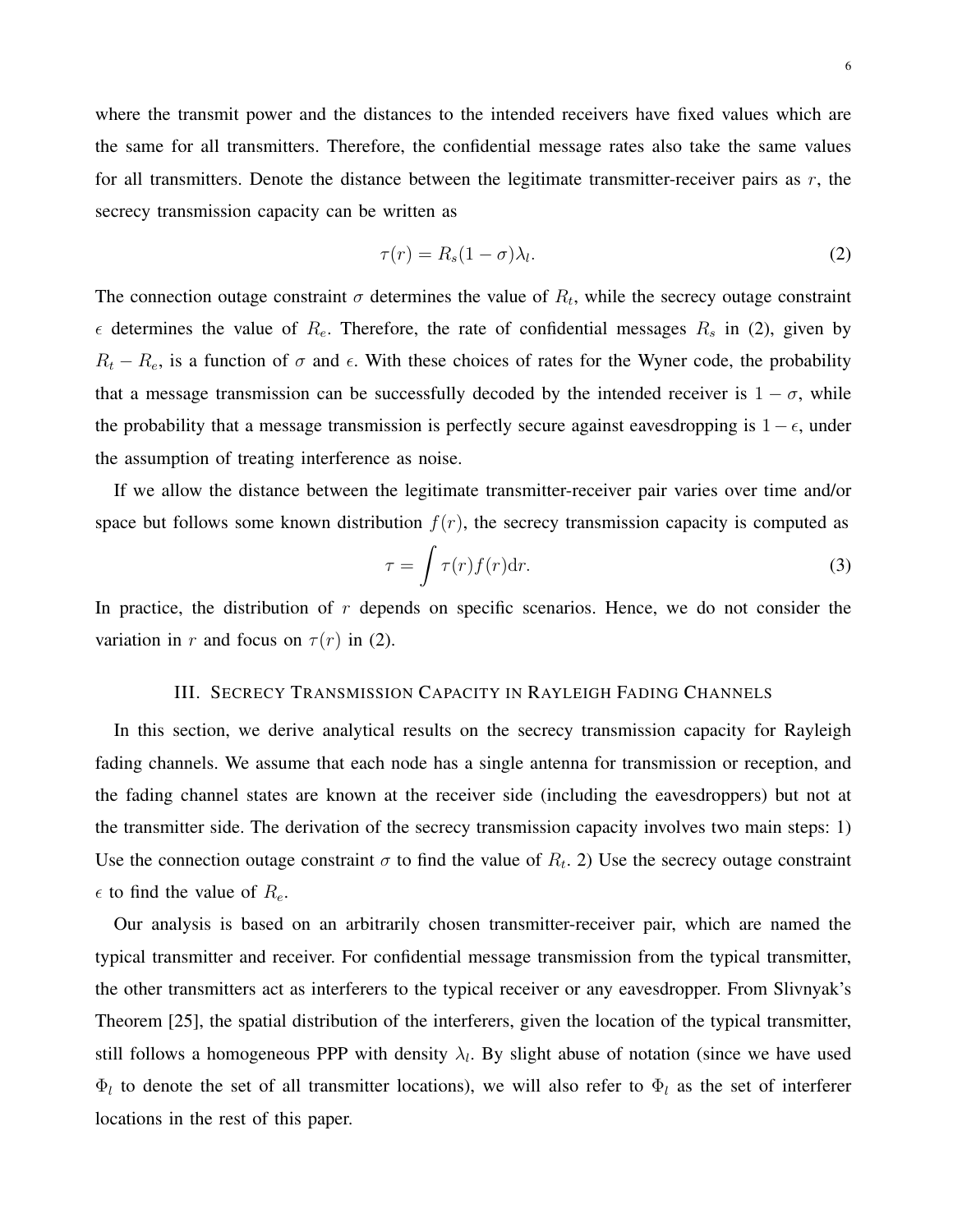For the typical receiver, a connection outage occurs if  $log_2(1 + SIR_0) < R_t$ , where  $SIR_0$  denotes the SIR at the typical receiver given by

$$
SIR_0 = \frac{S_0 r^{-\alpha}}{\sum_{l \in \Phi_l} S_l |X_l|^{-\alpha}},\tag{4}
$$

where  $S_0$  and r are the channel fading gain and the distance between the typical transmitter and receiver, respectively,  $\alpha$  is the path loss exponent,  $S_l$  and  $|X_l|$  are the channel fading gain and the distance between the interferer (at position) l in  $\Phi_l$  and the typical receiver, respectively. We assume  $\alpha > 2$  throughout this paper. The fading gains are modeled as independent and identically distributed (i.i.d.) exponential random variables with unit mean.

Define a threshold SIR value for connection outage as

$$
\beta_t = 2^{R_t} - 1. \tag{5}
$$

Hence, the connection outage probability can be written as

$$
P_{\rm co} = \mathbb{P}\Big(\text{SIR}_0 < \beta_t\Big) = \mathbb{P}\left(\frac{S_0 r^{-\alpha}}{\sum_{l \in \Phi_l} S_l |X_l|^{-\alpha}} < \beta_t\right). \tag{6}
$$

The summation term  $\sum_{l \in \Phi_l} S_l |X_l|^{-\alpha}$  is a shot noise process [26] in two-dimensional space whose Laplace transform is known in a closed form and was used to compute the connection outage probability in [27] as

$$
P_{\rm co} = 1 - \exp\left[-\lambda_l \pi r^2 \beta_t^{2/\alpha} \Gamma\left(1 - \frac{2}{\alpha}\right) \Gamma\left(1 + \frac{2}{\alpha}\right)\right].\tag{7}
$$

With the connection outage constraint given by  $P_{\text{co}} = \sigma$ , the transmission rate  $R_t$  can be found using  $(5)$  and  $(7)$  as

$$
R_t = \log_2\left(1 + \left[\frac{\ln\frac{1}{1-\sigma}}{\lambda_t \pi r^2 \Gamma\left(1-\frac{2}{\alpha}\right) \Gamma\left(1+\frac{2}{\alpha}\right)}\right]^{\frac{\alpha}{2}}\right). \tag{8}
$$

It is clear that a lower connection outage probability (i.e., a higher QoS) requires a lower  $R_t$ .

On the other hand, the confidential message transmission is not perfectly secure against the eavesdropper (at position)  $e$  in  $\Phi_e$  if  $\log_2(1 + \text{SIR}_e) > R_e$ , where  $\text{SIR}_e$  denotes the SIR at  $e$  given by

$$
SIR_e = \frac{S_e|X_e|^{-\alpha}}{\sum_{l \in \Phi_l} S_{le}|X_{le}|^{-\alpha}},\tag{9}
$$

where  $S_e$  and  $|X_e|$  are the channel fading gain and the distance between the typical transmitter and eavesdropper e in  $\Phi_e$ , respectively,  $S_{le}$  and  $|X_{le}|$  are the channel fading gain and the distance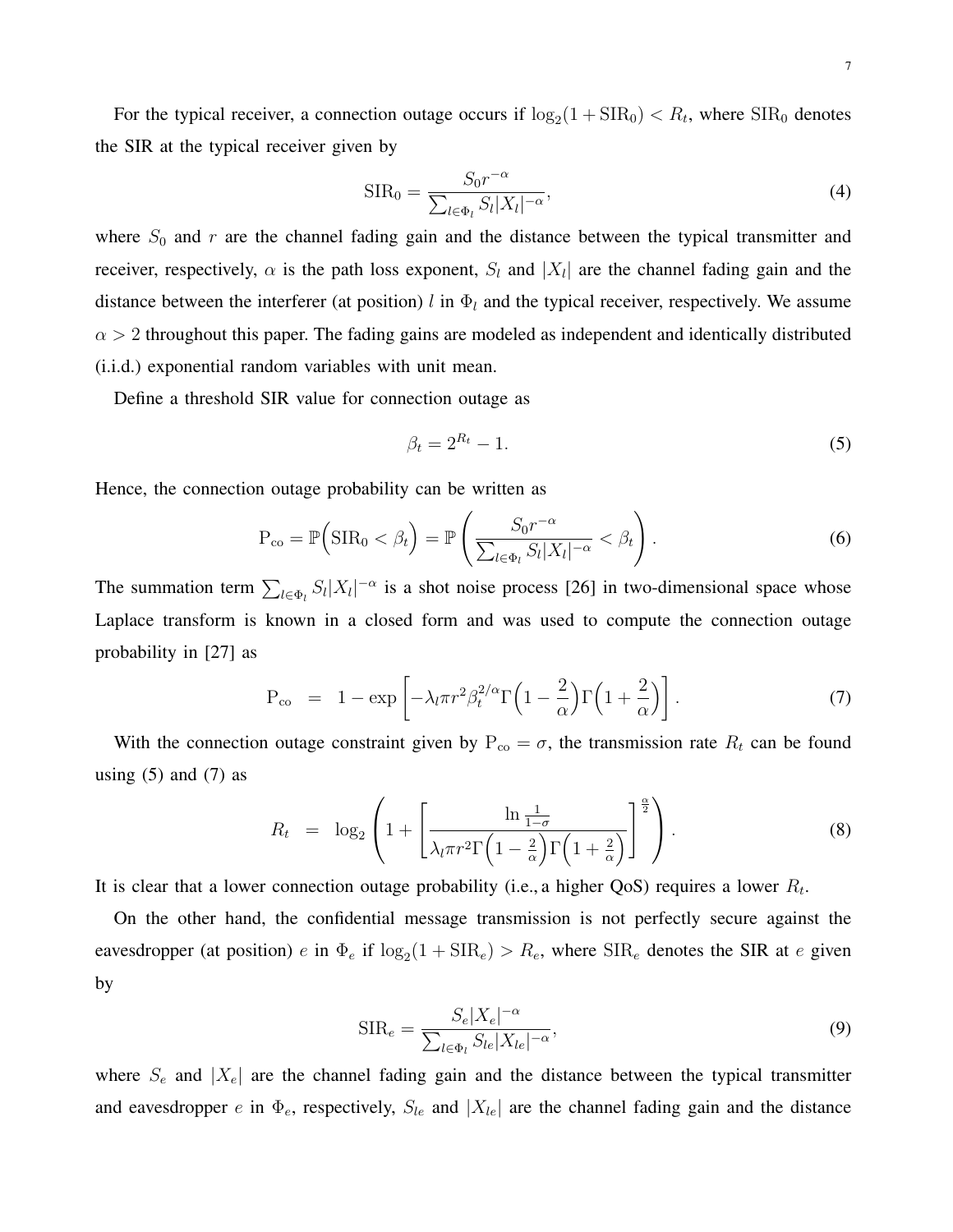between node l in  $\Phi_l$  and eavesdropper e in  $\Phi_e$ , respectively. The fading gains are modeled as i.i.d. exponential random variables with unit mean.

Define a threshold SIR value for secrecy outage as

$$
\beta_e = 2^{R_e} - 1.\tag{10}
$$

Let  $A = \{y \in \Phi_e : \text{SIR}_y > \beta_e\}$ , i.e., the set of eavesdroppers that can cause secrecy outage. Hence, we can define the following indicator function:  $1_A(e)$ , which equals 1 when the eavesdropper e is in the set A. The secrecy outage probability equals the probability that at least one of the eavesdroppers in  $\Phi_e$  causes a secrecy outage, which can be written as

$$
P_{so} = 1 - \mathbb{E}_{\Phi_l} \Big\{ \mathbb{E}_{\Phi_e} \Big\{ \mathbb{E}_{S} \Big\{ \prod_{e \in \Phi_e} \Big( 1 - 1_A(e) \Big) \Big\} \Big\},
$$
  
= 
$$
1 - \mathbb{E}_{\Phi_l} \Big\{ \mathbb{E}_{\Phi_e} \Big\{ \prod_{e \in \Phi_e} \Big( 1 - \mathbb{P} \Big( \frac{S_e |X_e|^{-\alpha}}{\sum_{l \in \Phi_l} S_{le} |X_{le}|^{-\alpha}} > \beta_e \Big| \Phi_e, \Phi_l \Big) \Big) \Big\} \Big\}.
$$
 (11)

where the independence in the fading gains among different eavesdroppers is used to move the expectation over  $S = \{S_e, S_{le}\}\$ inside the product over  $\Phi_e$  in (11). Since it is difficult to express P<sub>so</sub> in a closed form, we look for analytical bounds on the secrecy outage probability. The results are summarized in the following lemma:

*Lemma 1: The secrecy outage probability is bounded from above by*

$$
P_{so}^{UB} = 1 - \exp\left[-\frac{\lambda_e}{\lambda_l \beta_e^{2/\alpha} \Gamma\left(1 - \frac{2}{\alpha}\right) \Gamma\left(1 + \frac{2}{\alpha}\right)}\right],\tag{12}
$$

*and bounded from below by*

$$
P_{so}^{LB} = \frac{1}{1 + \frac{\lambda_l}{\lambda_e} \beta_e^{2/\alpha} \Gamma \left( 1 - \frac{2}{\alpha} \right) \Gamma \left( 1 + \frac{2}{\alpha} \right)}.
$$
\n(13)

*Proof:* Using the generating functional of the PPP  $\Phi_e$  [25], we can express the secrecy outage probability in (11) as

$$
P_{so} = 1 - \mathbb{E}_{\Phi_l} \Bigg\{ \exp \Bigg[ -\lambda_e \int_{\mathbb{R}^2} \mathbb{P} \Big( \frac{S_e |X_e|^{-\alpha}}{\sum_{l \in \Phi_l} S_{le} |X_{le}|^{-\alpha}} > \beta_e \Big| \Phi_l \Big) d e \Bigg] \Bigg\}. \tag{14}
$$

Jensen's inequality gives an upper bound on  $P_{so}$ 

$$
P_{so} \leq 1 - \exp\left[-\lambda_e \int_{\mathbb{R}^2} \mathbb{P}\left(\frac{S_e|X_e|^{-\alpha}}{\sum_{l \in \Phi_l} S_{le}|X_{le}|^{-\alpha}} > \beta_e\right) d e\right]
$$
  
=  $1 - \exp\left[-2\pi\lambda_e \int_0^\infty \exp\left[-\lambda_l \pi r_e^2 \beta_e^{2/\alpha} \Gamma\left(1 - \frac{2}{\alpha}\right) \Gamma\left(1 + \frac{2}{\alpha}\right)\right] r_e dr_e\right],$  (15)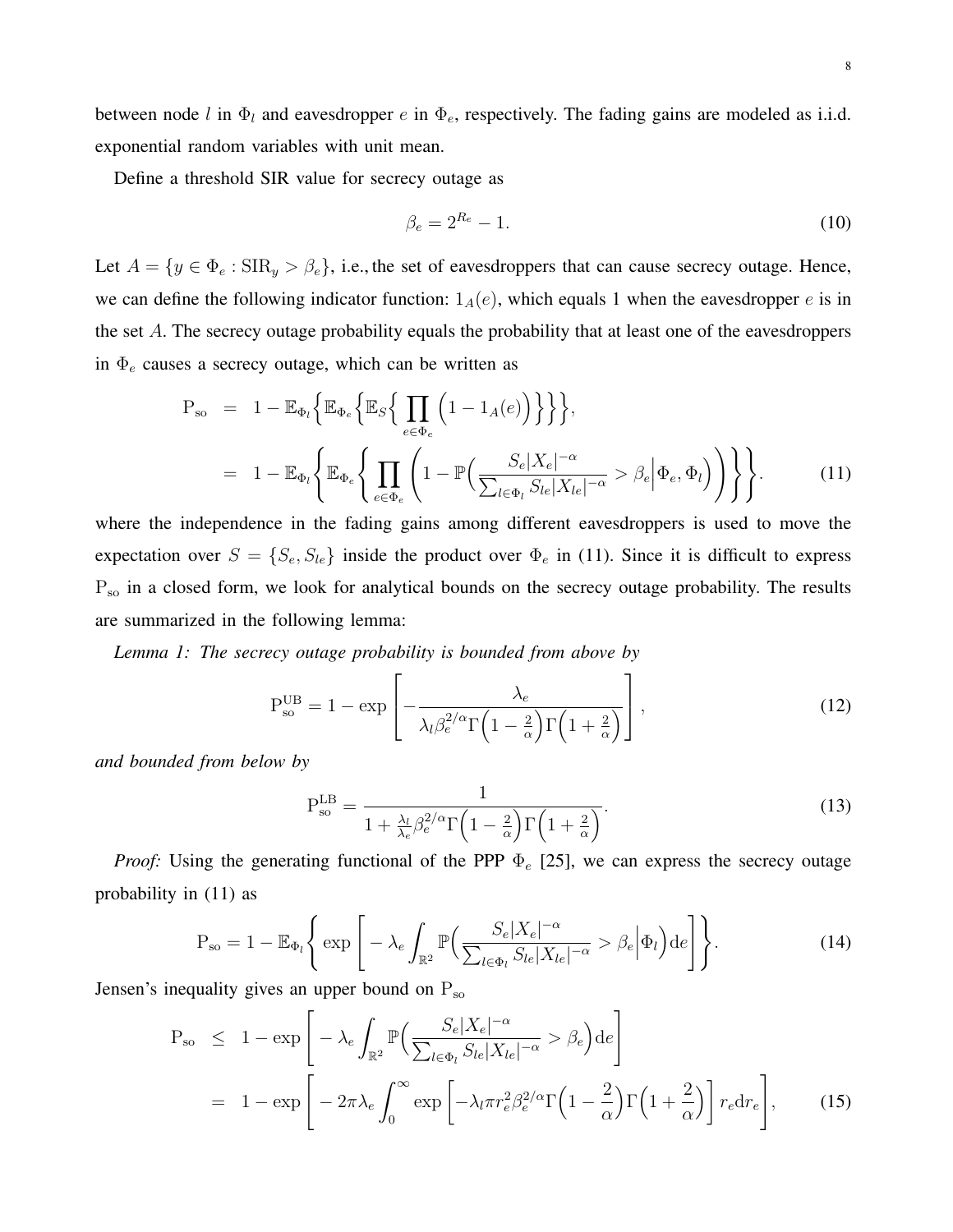where  $r_e$  denotes the distance between the typical transmitter and eavesdropper  $e$ , (15) is arrived in the same way as (7) followed by changing to polar coordinates. The upper bound in (12) is then obtained by directly evaluating the integration in (15).

The lower bound on  $P_{so}$  is obtained by considering only the eavesdropper nearest to the typical transmitter. Denote the eavesdropper (location) in  $\Phi_e$  that is nearest to the typical transmitter as  $e'$ and denote the distance between  $e'$  and the typical transmitter as  $r_{e'}$ . The probability distribution of  $r_{e'}$  is given by [28]

$$
f(r_{e'}) = 2\lambda_e \pi r_{e'} \exp(-\lambda_e \pi r_{e'}^2). \tag{16}
$$

The secrecy outage probability is bounded from below by the probability that the nearest eavesdropper causes a secrecy outage, i.e.,

$$
P_{so} \geq \int_0^\infty \mathbb{P}\Big(\frac{S_{e'}r_{e'}^{-\alpha}}{\sum_{l \in \Phi_l} S_{le'}|X_{le'}|^{-\alpha}} > \beta_e\Big) f(r_{e'}) dr_{e'}
$$
  
= 
$$
\int_0^\infty \exp\left[-\lambda_l \pi r_{e'}^2 \beta_e^{2/\alpha} \Gamma\Big(1 - \frac{2}{\alpha}\Big) \Gamma\Big(1 + \frac{2}{\alpha}\Big)\right] 2\lambda_e \pi r_{e'} \exp(-\lambda_e \pi r_{e'}^2) dr_{e'}.
$$
 (17)

The lower bound in (13) is then obtained by directly evaluating the integration in (17).

Note that the authors in [29] used the same bounding techniques to derive analytical bounds on the probability of connectivity in a different network scenario and numerically studied the accuracy of the derived bounds. From the numerical illustration in [29, Fig. 5], we know that the upper bound  $P_{so}^{UB}$  in (12) gives accurate approximation of the exact secrecy outage probability over the entire range of  $P_{so} \in [0, 1]$ , while the lower bound  $P_{so}^{LB}$  in (13) is usually very different from the exact value of  $P_{so}$ . Moreover, both  $P_{so}^{UB}$  and  $P_{so}^{LB}$  are asymptotically tight in the low probability regime. To see this, we consider  $P_{so}^{UB} \approx 0$  and  $P_{so}^{LB} \approx 0$ , in which case the bounds in (12) and (13) can be approximated by

$$
P_{so}^{UB} \approx \frac{\lambda_e}{\lambda_l \beta_e^{2/\alpha} \Gamma \left(1 - \frac{2}{\alpha}\right) \Gamma \left(1 + \frac{2}{\alpha}\right)} \approx P_{so}^{LB}.
$$
\n(18)

Hence, both  $P_{so}^{UB}$  and  $P_{so}^{LB}$  approach the exact value of  $P_{so}$  in the low probability regime.

Recall that the goal here is to determine the value of  $R_e$  from the secrecy outage constraint of  $P_{so} = \epsilon$ . Using the upper bound on the secrecy outage probability in (12), the value of  $R_e$  that guarantees the required security level can be found as

$$
R_e = \log_2\left(1 + \left[\frac{\lambda_l}{\lambda_e}\Gamma\left(1 - \frac{2}{\alpha}\right)\Gamma\left(1 + \frac{2}{\alpha}\right)\ln\frac{1}{1 - \epsilon}\right]^{-\frac{\alpha}{2}}\right). \tag{19}
$$

It is clear that a lower secrecy outage probability (i.e., a higher security level) requires a higher  $R_e$ .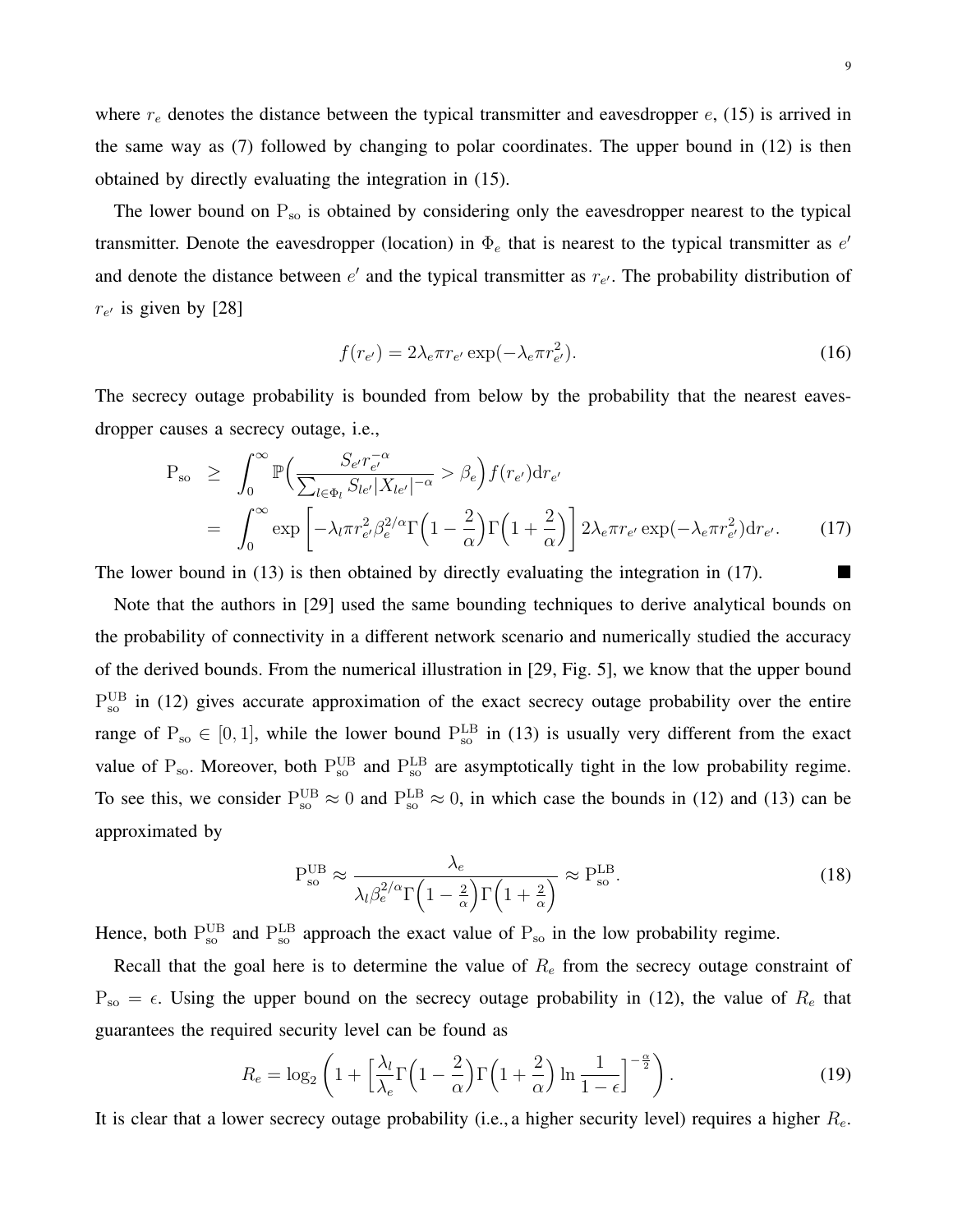Having  $R_t$  in (8) and  $R_e$  in (19), a lower bound on the secrecy transmission capacity is obtained as  $\tau^{\text{LB}}(r) = (R_t - R_e)(1 - \sigma)\lambda_l$ . Its expression is presented in the following theorem:

*Theorem 1: A lower bound on the secrecy transmission capacity with a connection outage constraint of*  $\sigma$  *and a secrecy outage constraint of*  $\epsilon$  *is given by* 

$$
\tau^{\text{LB}}(r) = (1 - \sigma)\lambda_l \log_2 \left( \frac{1 + \left[ \frac{\ln \frac{1}{1 - \sigma}}{\lambda_l \pi r^2 \Gamma(1 - \frac{2}{\alpha}) \Gamma(1 + \frac{2}{\alpha})} \right]^{\frac{\alpha}{2}}}{1 + \left[ \frac{\lambda_l}{\lambda_e} \Gamma\left(1 - \frac{2}{\alpha}\right) \Gamma\left(1 + \frac{2}{\alpha}\right) \ln \frac{1}{1 - \epsilon} \right]^{-\frac{\alpha}{2}}} \right).
$$
(20)

From our discussion on the accuracy of  $P_{\rm so}^{\rm UB}$ , we know that the lower bound on the secrecy transmission capacity in (20) is generally accurate for any values of  $\sigma$  and  $\epsilon$ , and is asymptotically tight as  $\epsilon \to 0$ . Therefore, we will for simplicity refer to  $\tau^{\text{LB}}(r)$  in (20) as the secrecy transmission capacity in the rest of this paper. It is clear from (20) that  $\tau^{\text{LB}}(r)$  reduces as  $\epsilon$  decreases. The reduction in  $\tau^{\text{LB}}(r)$  as  $\epsilon$  decreases can be viewed as the throughput cost of improving physical layer security.

In practical network design, the connection outage constraint and the spatial transmission intensity<sup>3</sup> may be under the control of the system designer. The derived closed-form characterization of the secrecy transmission capacity allows the designer to optimize these system parameters to maximize the throughput of secure transmissions with a target security level.

## *A. Existence of Positive Secrecy Transmission Capacity*

A fundamental question to ask is the condition under which positive secrecy transmission capacity exists. From the expression in (20), one can find this condition by solving  $\tau^{\text{LB}}(r) > 0$ .

*Corollary 1: The condition for positive secrecy transmission capacity is given by*

$$
\ln \frac{1}{1-\sigma} \ln \frac{1}{1-\epsilon} > \pi r^2 \lambda_e. \tag{21}
$$

In other words, positive secrecy transmission capacity is achieved if the average number of eavesdroppers within a distance  $r$  from the transmitter (i.e., having shorter distances than the intended receiver) is less than  $\ln \frac{1}{1-\sigma} \ln \frac{1}{1-\epsilon}$ .

*Remark 1*: The condition in (21) clearly gives a trade-off between the QoS and the security level of a network: The QoS needs to be compromised (i.e., allowing a larger value of  $\sigma$ ) in order to

<sup>&</sup>lt;sup>3</sup>In networks employing an Aloha protocol, the spatial transmission intensity equals the density of potential transmitters multiplied by the probability of transmission. In this case, the system designer may control the probability of transmission to vary the spatial transmission intensity.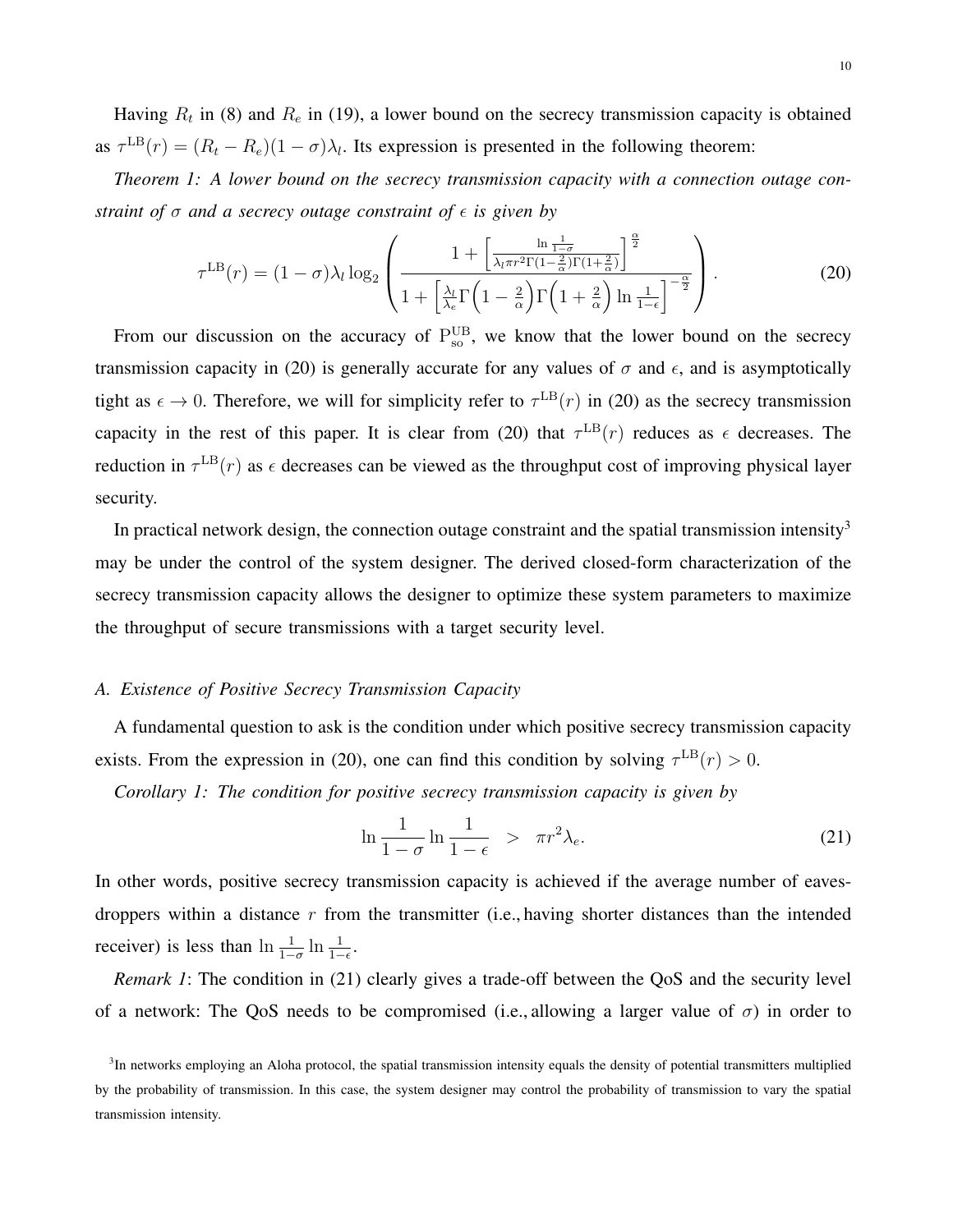achieve a higher security level (i.e., a smaller value of  $\epsilon$ ). Therefore, a moderate connection outage probability is usually desirable for highly secure networks. Furthermore, the feasible range of  $\sigma$  can be found from (21) as

$$
\sigma \in \left(1 - \exp\left[-\frac{\pi r^2 \lambda_e}{\ln \frac{1}{1-\epsilon}}\right], 1\right). \tag{22}
$$

*Remark 2*: The condition in (21) does not depend on the spatial transmission intensity  $\lambda_l$ . That is to say, positive secrecy transmission capacity cannot be achieved simply by bringing in additional legitimate users or deactivating existing legitimate users, if the connection outage and secrecy outage performances of the network do not meet the condition in (21). Once this condition is met and the network is operating with some positive secrecy transmission capacity, there exists an optimal value of  $\lambda_l$  which can be found numerically using (20). To obtain some analytical insights into the optimal  $\lambda_l$ , we consider the low secrecy transmission capacity regime by letting  $\ln \frac{1}{1-\sigma} \ln \frac{1}{1-\epsilon} \approx \pi r^2 \lambda_e$  which implies  $\tau^{\text{LB}}(r) \approx 0$ . We rewrite (20) as

$$
\tau^{\text{LB}}(r) = (1 - \sigma)\lambda_l \log_2 \left( 1 + \frac{\left[ \frac{\ln \frac{1}{1 - \sigma}}{\lambda_l \pi r^2 \Gamma(1 - \frac{2}{\alpha}) \Gamma(1 + \frac{2}{\alpha})} \right]^{\frac{\alpha}{2}} - \left[ \frac{\lambda_l}{\lambda_e} \Gamma\left(1 - \frac{2}{\alpha}\right) \Gamma\left(1 + \frac{2}{\alpha}\right) \ln \frac{1}{1 - \epsilon} \right]^{-\frac{\alpha}{2}}}{1 + \left[ \frac{\lambda_l}{\lambda_e} \Gamma\left(1 - \frac{2}{\alpha}\right) \Gamma\left(1 + \frac{2}{\alpha}\right) \ln \frac{1}{1 - \epsilon} \right]^{-\frac{\alpha}{2}}} \right)
$$
  
\n
$$
\approx \frac{(1 - \sigma)\lambda_l}{\ln 2} \frac{\left[ \frac{\ln \frac{1}{1 - \sigma}}{\lambda_l \pi r^2 \Gamma(1 - \frac{2}{\alpha}) \Gamma(1 + \frac{2}{\alpha})} \right]^{\frac{\alpha}{2}} - \left[ \frac{\lambda_l}{\lambda_e} \Gamma\left(1 - \frac{2}{\alpha}\right) \Gamma\left(1 + \frac{2}{\alpha}\right) \ln \frac{1}{1 - \epsilon} \right]^{-\frac{\alpha}{2}}}{1 + \left[ \frac{\lambda_l}{\lambda_e} \Gamma\left(1 - \frac{2}{\alpha}\right) \Gamma\left(1 + \frac{2}{\alpha}\right) \ln \frac{1}{1 - \epsilon} \right]^{-\frac{\alpha}{2}}}{1 - \left( \frac{\ln \frac{1}{1 - \epsilon}}{\lambda_e} \right)^{-\frac{\alpha}{2}}}
$$
  
\n
$$
\times \frac{1}{\lambda_l^{\frac{\alpha}{2} - 1} + \left[ \Gamma\left(1 - \frac{2}{\alpha}\right) \Gamma\left(1 + \frac{2}{\alpha}\right) \ln \frac{1}{\lambda_e} \right]^{-\frac{\alpha}{2}} \lambda_l^{-1}}.
$$
\n(23)

Assuming  $\tau^{\text{LB}}(r)$  in (23) is positive, the optimal value of  $\lambda_l$  that maximizes  $\tau^{\text{LB}}(r)$  is given by

$$
\lambda_l^{\text{opt}} = \left(\frac{2}{\alpha - 2}\right)^{\frac{2}{\alpha}} \frac{\lambda_e}{\Gamma\left(1 - \frac{2}{\alpha}\right) \Gamma\left(1 + \frac{2}{\alpha}\right) \ln\frac{1}{1 - \epsilon}}.
$$
\n(24)

From (24), we see that the optimal spatial transmission intensity increases as the required security level increases (i.e., as  $\epsilon$  decreases). In addition, the optimal spatial transmission intensity is usually much higher than the density of eavesdroppers for highly secure networks. For example,  $\lambda_l^{\text{opt}}$  $l^{\mathrm{opt}}_l/\lambda_e \approx$ 63 for  $\epsilon = 0.01$  and  $\alpha = 4$ . Although these observations are made in the regime of arbitrarily low secrecy transmission capacity, as we will see in Section V, they are also valid for more general scenarios.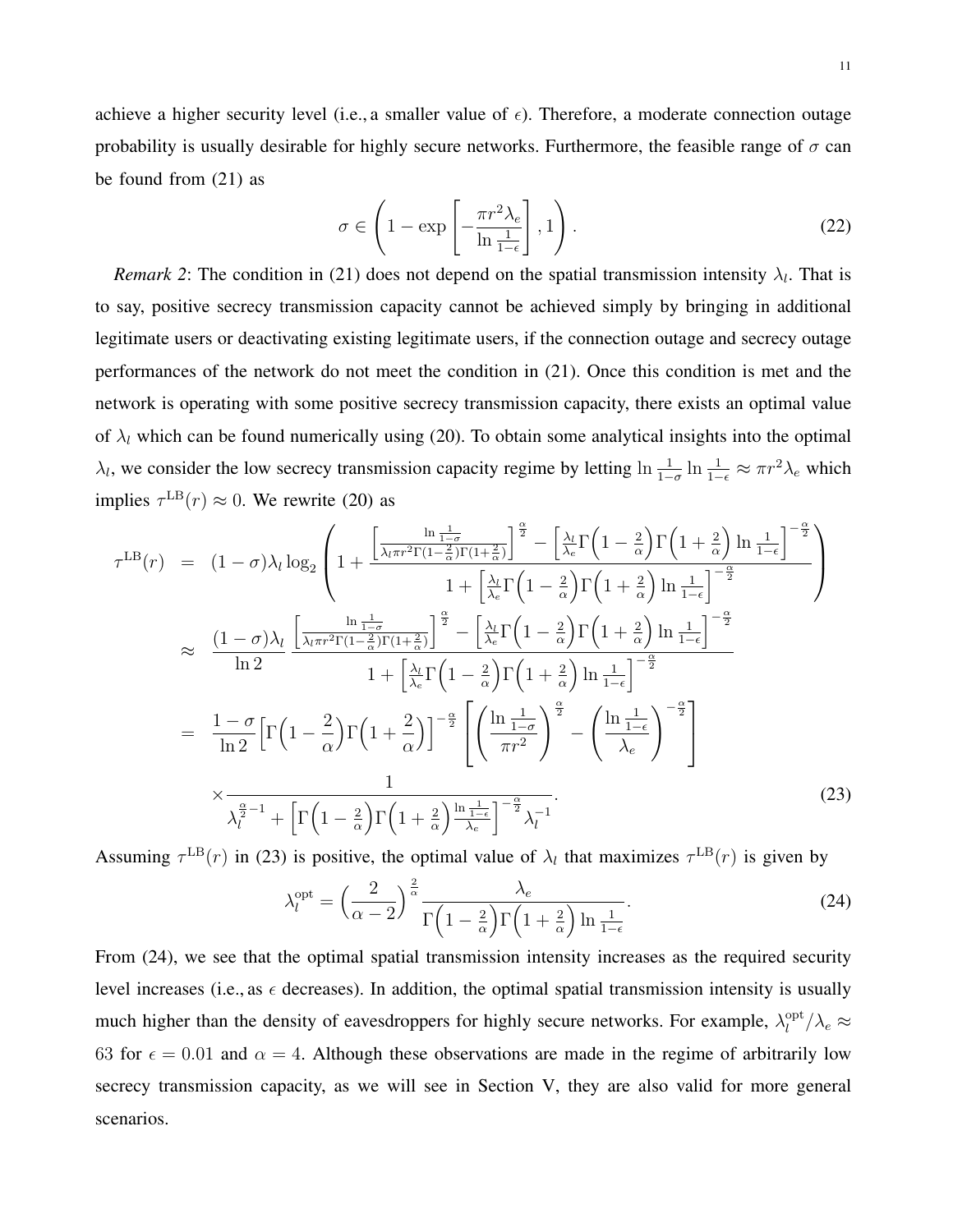## *B. Optimal Connection Outage Probability in Sparse Networks*

When the system designer has control over the connection outage constraint, the expression of secrecy transmission capacity in (20) can be used to numerically find the value of  $\sigma$  that maximizes  $\tau^{\text{LB}}(r)$ . Here, we present a closed-form solution of the optimal connection outage probability in sparse networks, i.e.,  $\lambda_1 \pi r^2 \ll 1$ . Note that our analysis is based on the assumption of interferencelimited networks, which is valid if the transmit power of the legitimate users is sufficiently high such that the receiver noise is much weaker than the aggregate interference.

From the discussion in Subsection III-A, we know that the value of  $\sigma$  should not be chosen very close to 0. When the network is sparse, i.e.,  $\lambda_l \pi r^2 \ll 1$ , the secrecy transmission capacity in (20) can be approximated as

$$
\tau^{\text{LB}}(r) \approx (1-\sigma)\lambda_l \log_2\left(\frac{\left[\frac{\ln\frac{1}{1-\sigma}}{\lambda_l \pi r^2 \Gamma(1-\frac{2}{\alpha})\Gamma(1+\frac{2}{\alpha})}\right]^{\frac{\alpha}{2}}}{1+\left[\frac{\lambda_l}{\lambda_e}\Gamma\left(1-\frac{2}{\alpha}\right)\Gamma\left(1+\frac{2}{\alpha}\right)\ln\frac{1}{1-\epsilon}\right]^{-\frac{\alpha}{2}}}\right)
$$
(25)

$$
= (1 - \sigma)\lambda_l \log_2\left(\left[\kappa \ln \frac{1}{1 - \sigma}\right]^{\frac{\alpha}{2}}\right),\tag{26}
$$

where we have assumed in (25) that the path loss exponent  $\alpha$  is not close to 2 (which happens in most outdoor scenarios) and the connection outage probability is not close to 0, and

$$
\kappa = \frac{\left(1 + \left[\frac{\lambda_l}{\lambda_e}\Gamma\left(1 - \frac{2}{\alpha}\right)\Gamma\left(1 + \frac{2}{\alpha}\right)\ln\frac{1}{1 - \epsilon}\right]^{-\frac{\alpha}{2}}\right)^{-\frac{2}{\alpha}}}{\lambda_l \pi r^2 \Gamma\left(1 - \frac{2}{\alpha}\right) \Gamma\left(1 + \frac{2}{\alpha}\right)}.
$$
\n(27)

The optimal connection outage probability that maximizes the secrecy transmission capacity in (26) is given by

$$
\sigma^{\text{opt}} = 1 - \frac{1}{\exp\left[\frac{1}{W_0(\kappa)}\right]},\tag{28}
$$

where  $W_0(\cdot)$  is the real-valued principal branch of Lambert's W function. This result is obtained by directly taking the derivative of  $\tau^{\text{LB}}(r)$  in (26) w.r.t.  $\sigma$  and solving for the root. Furthermore, one can show that the optimal connection outage probability increases when a higher security level (i.e., a lower  $\epsilon$ ) is required.

## IV. SECRECY GUARD ZONE

In this section, we consider simple protocols for improving the secrecy transmission capacity. We assume that the legitimate transmitters are able to detect the existence of eavesdroppers within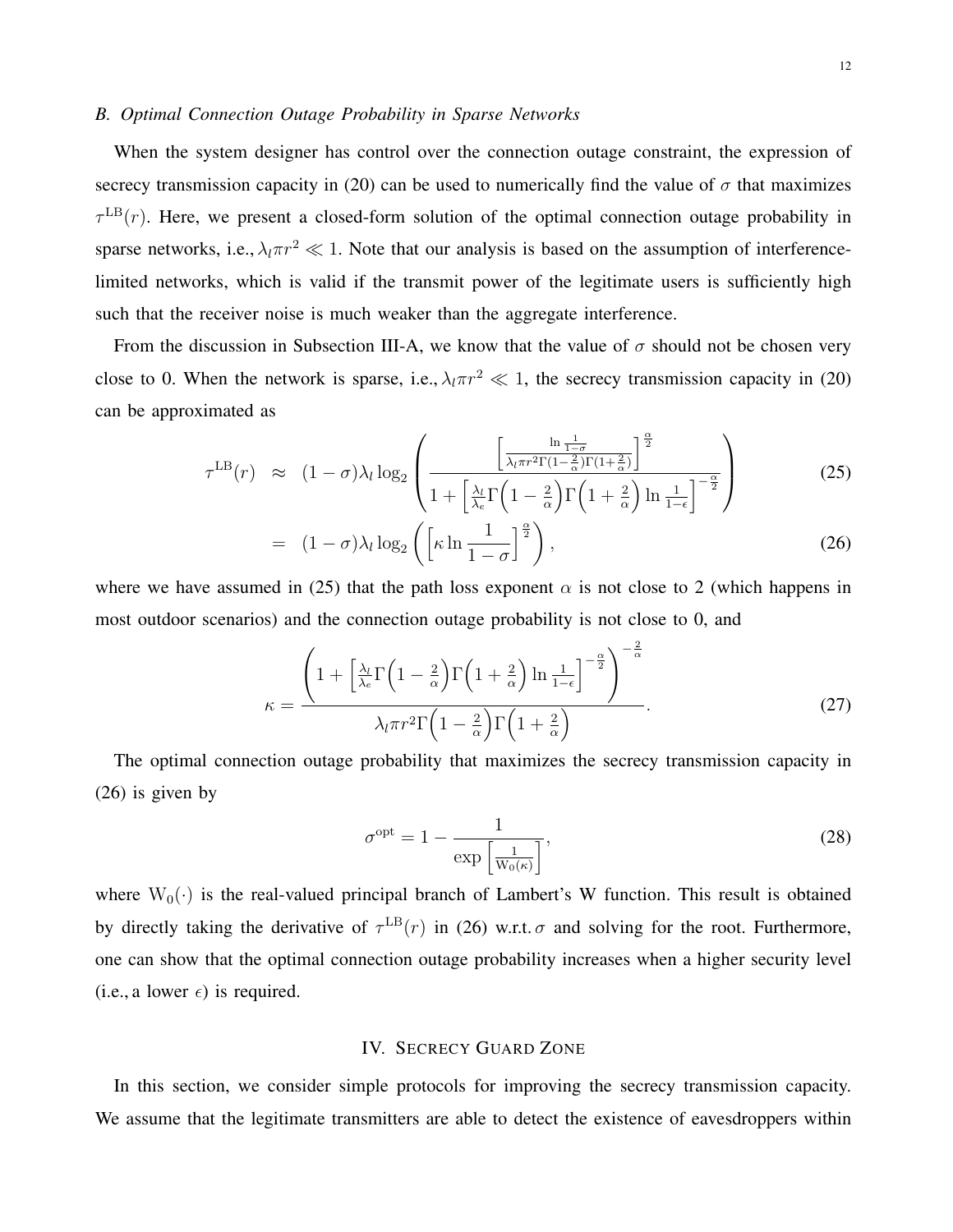a finite range. We model this range as a disk with radius D centered at each transmitter and call it the secrecy guard zone. Transmission of confidential messages only happens when there is no eavesdropper inside the secrecy guard zone. As we are concerned with decentralized networks, it is assumed that each transmitter individually decides whether or not to transmit based on the existence of eavesdroppers inside its own guard zone.

The general idea of guard zone is not new and has been applied in wireless ad hoc networks without or with security considerations: In [30], the authors used a guard zone around each receiver such that the receiver is active when there is no interferers inside the guard zone. The authors in [11] and [16] studied the secure connectivity and secrecy capacity scaling law of ad hoc networks in the presence of eavesdroppers, respectively, and applied a secrecy guard zone around each legitimate node. In this work, we apply a secrecy guard zone around each legitimate transmitter and consider the following two transmission protocols:

- 1) Non-Cooperative Transmitters: The transmitter remains silent when eavesdropper(s) are found inside its secrecy guard zone.
- 2) Cooperative Transmitters: The transmitter produces artificial noise when eavesdropper(s) are found inside its secrecy guard zone.

The idea of using artificial noise for secrecy was first proposed for multi-antenna transmissions in [31], which is also related to the idea of cooperative jamming studied in [6, 9, 18, 32, 33]. An example of a network snapshot with secrecy guard zones is shown in Fig. 2. In the following, we study the secrecy transmission capacity with each transmission protocol.

## *A. Secrecy Guard Zone with Non-Cooperative Transmitters*

The set of actual transmitter locations, denoted as  $\Phi_{l'}$ , has density of

$$
\lambda'_l = \lambda_l \exp[-\pi \lambda_e D^2],\tag{29}
$$

where the exponential term in (29) is the probability of no eavesdropper located inside the secrecy guard zone of an arbitrary transmitter. With the secrecy guard zone, the distribution of the actual transmitters does not still follow a homogeneous PPP. The non-homogeneous nature resulted from the introduction of guard zone was discussed in [30]. In particular, the authors in [30] applied standard Poisson tests to show that the distribution of the actual transmitters can still be well-approximated by a homogeneous PPP outside  $\mathcal{B}(b, D)$  from the viewpoint of a receiver at location b, where the notation  $\mathcal{B}(b, D)$  stands for a disk of radius D centered at b. Based on this result, we apply the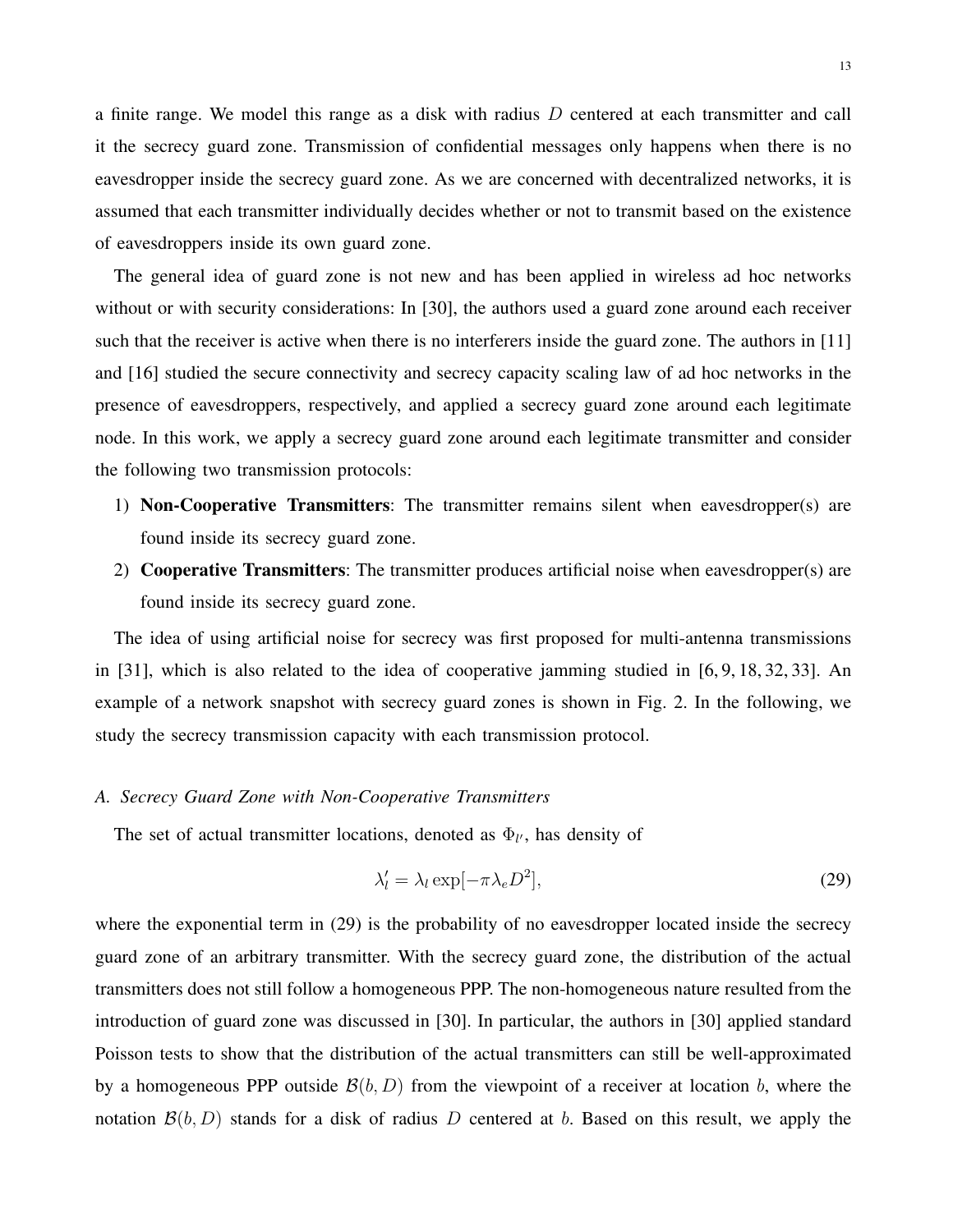following two approximations: From the viewpoint of eavesdropper e, the actual transmitter  $\Phi_{l'}$ follows a homogeneous PPP with density  $\lambda'_l$  outside  $\mathcal{B}(e, D)$ . From the viewpoint of any legitimate receiver, the actual transmitter  $\Phi_{l'}$  follows a homogeneous PPP with density  $\lambda'_{l}$ .

For the typical receiver, the connection outage<sup>5</sup> probability is given by

$$
P_{\rm co} = 1 - \exp\left[-\lambda_l' \pi r^2 \beta_t^{2/\alpha} \Gamma\left(1 - \frac{2}{\alpha}\right) \Gamma\left(1 + \frac{2}{\alpha}\right)\right].
$$
 (30)

With the connection outage constraint  $P_{\text{co}} = \sigma$  and  $\beta_t = 2^{R_t} - 1$ , the transmission rate  $R_t$  is found as

$$
R_t = \log_2\left(1 + \left[\frac{\ln\frac{1}{1-\sigma}}{\lambda'_l \pi r^2 \Gamma\left(1-\frac{2}{\alpha}\right) \Gamma\left(1+\frac{2}{\alpha}\right)}\right]^{\frac{\alpha}{2}}\right). \tag{31}
$$

From the viewpoint of the typical transmitter located at the origin  $o$ , the eavesdroppers  $\Phi_e$  follows a homogeneous PPP with density  $\lambda_e$  outside  $\mathcal{B}(o, D)$ . Similar to the proof of Lemma 1, an upper bound on the secrecy outage probability is obtained by using the generating functional of  $\Phi_e$  and applying Jensen's inequality as

$$
P_{so}^{UB} = 1 - \exp\left[-\lambda_e \int_{\mathbb{R}^2 \setminus \mathcal{B}(o,D)} \mathbb{P}\left(\frac{S_e|X_e|^{-\alpha}}{\sum_{l \in \Phi_{l'}} S_{le}|X_{le}|^{-\alpha}} > \beta_e\right) de\right]
$$
  
= 1 - \exp\left[-\lambda\_e \int\_{\mathbb{R}^2 \setminus \mathcal{B}(o,D)} \mathbb{E}\_Z\left\{\exp[-\beta\_e|X\_e|^\alpha Z]\right\} de\right]  
= 1 - \exp\left[-2\pi\lambda\_e \int\_D^\infty \mathcal{L}\_Z(\beta\_e r\_e^\alpha) r\_e dr\_e\right], \qquad (32)

where  $Z = \sum_{l \in \Phi_{l'}} S_{le} |X_{le}|^{-\alpha}$  is the sum of interference power at eavesdropper e and  $\mathcal{L}_Z(\cdot)$  denotes the Laplace transform of Z. Note that we have assumed that  $\Phi_{l'}$  is a homogeneous PPP outside  $\mathcal{B}(e, D)$  from the viewpoint of eavesdropper e. Hence,  $\mathcal{L}_Z(\cdot)$  is given by [26]

$$
\mathcal{L}_Z(x) = \exp\left[\pi \lambda'_l \left(D^2 \mathbb{E}_S \left\{1 - \exp[-xSD^{-\alpha}]\right\} - x^{2/\alpha} \mathbb{E}_S \left\{S^{2/\alpha}\right\} \Gamma\left(1 - \frac{2}{\alpha}\right) + x^{2/\alpha} \mathbb{E}_S \left\{S^{2/\alpha} \Gamma\left(1 - \frac{2}{\alpha}, xSD^{-\alpha}\right)\right\}\right)\right],\tag{33}
$$

<sup>4</sup>Note that the second approximation usually underestimates the interference power at the typical receiver, since the potential interferers near the typical (active) transmitter is more likely to be active than the ones far away from the typical transmitter. However, this underestimation is marginal as long as  $\lambda'_l$  is reasonably close to  $\lambda_l$ , such as the scenarios to be considered in Fig. 5.

<sup>5</sup>The connection outage event is defined as the *transmitted* message being undecodable at the intended receiver. Hence, it does not include the event of no transmission due to the existence of eavesdropper(s) inside the guard zone. A similar note applies to the secrecy outage event. The effect of transmission probability on the secrecy transmission capacity is incorporated in  $\lambda'_l$ .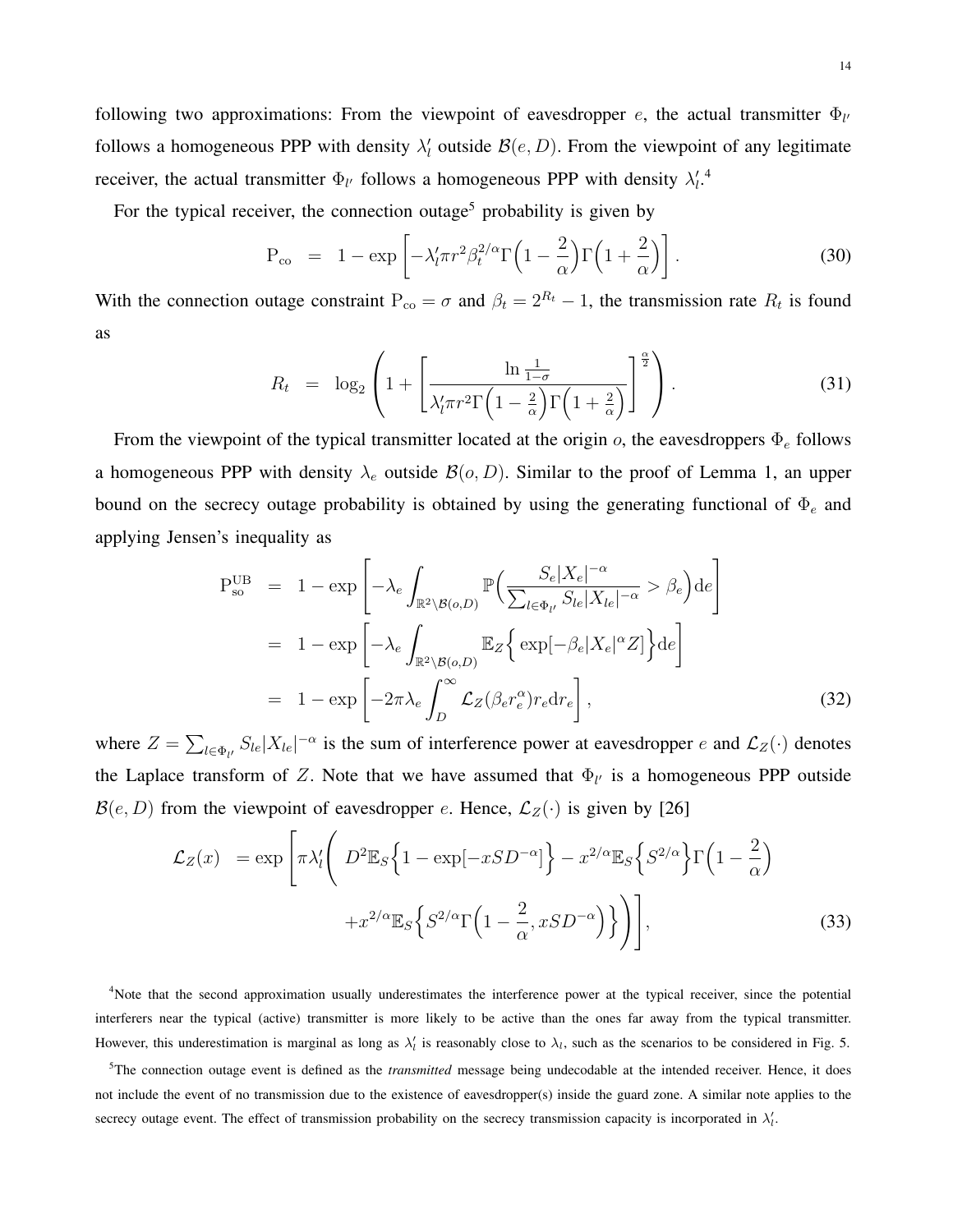where S is an exponentially distributed random variable with unit mean and  $\Gamma(\cdot, \cdot)$  is the upper incomplete Gamma function. Using integral identities from [34] to evaluate the expectations in (33), we have

$$
\mathcal{L}_Z(x) = \exp\left[\pi\lambda'_l \left(\frac{xD^{2-\alpha}}{1+xD^{-\alpha}} - x^{2/\alpha}\Gamma\left(1+\frac{2}{\alpha}\right)\Gamma\left(1-\frac{2}{\alpha}\right)\right.\right.\left.\left.\left.+\frac{xD^{2-\alpha}}{(1-\frac{2}{\alpha})(1+xD^{-\alpha})^2} \, {}_2F_1\left(1,2;2+\frac{2}{\alpha};\frac{1}{1+xD^{-\alpha}}\right)\right)\right],\right.\right.\tag{34}
$$

where  ${}_2F_1(\cdot)$  is the Gauss hypergeometric function.

Substituting (34) into (32),  $P_{so}^{UB}$  is expressed in an integral form, hence,  $R_e$  can be solved numerically with the secrecy outage constraint  $P_{so}^{UB} = \epsilon$  and  $\beta_e = 2^{Re} - 1$ . A lower bound on the secrecy transmission capacity is found as

$$
\tau^{\text{LB}}(r) = (R_t - R_e)(1 - \sigma)\lambda'_t. \tag{35}
$$

#### *B. Secrecy Guard Zone with Cooperative Transmitters*

In this scenario, the legitimate transmitters cooperative with each other. When eavesdropper(s) are found inside the secrecy guard zone, the transmitter produces artificial noise to help masking the confidential message transmissions from others. The artificial noise is assumed to be statistically identical to the confidential messages and hence, it cannot be distinguished from message transmissions by the eavesdroppers. It is noted that this cooperative protocol is entirely distributive as it does not require any coordination between the legitimate transmitters.

For any legitimate receiver or eavesdropper, the set of interferers is still  $\Phi_l$  with density  $\lambda_l$ . On the other hand, the set of actual transmitters is  $\Phi_{l'}$  with density  $\lambda'_{l}$  given by

$$
\lambda'_l = \lambda_l \exp[-\pi \lambda_e D^2].\tag{36}
$$

Since the interferers remain the same as if no secrecy guard zone is applied, the connection outage probability  $P_{\rm co}$  and the transmission rate  $R_t$  are still given by (7) and (8), respectively.

From the viewpoint of the typical transmitter located at the origin  $o$ , the eavesdroppers  $\Phi_e$  follows a homogeneous PPP with density  $\lambda_e$  outside  $\mathcal{B}(o, D)$ . Again, an upper bound on the secrecy outage probability is found using the generating functional of  $\Phi_e$  and applying Jensen's inequality as

$$
P_{so}^{UB} = 1 - \exp\left[-\lambda_e \int_{\mathbb{R}^2 \setminus \mathcal{B}(o,D)} \mathbb{P}\left(\frac{S_e|X_e|^{-\alpha}}{\sum_{l \in \Phi_l} S_{le}|X_{le}|^{-\alpha}} > \beta_e\right) d e\right]
$$
  
= 1 - \exp\left[-\frac{\lambda\_e \exp\left[-\lambda\_l \pi \beta\_e^{2/\alpha} \Gamma\left(1 - \frac{2}{\alpha}\right) \Gamma\left(1 + \frac{2}{\alpha}\right) D^2\right]}{\lambda\_l \beta\_e^{2/\alpha} \Gamma\left(1 - \frac{2}{\alpha}\right) \Gamma\left(1 + \frac{2}{\alpha}\right)}\right]. \tag{37}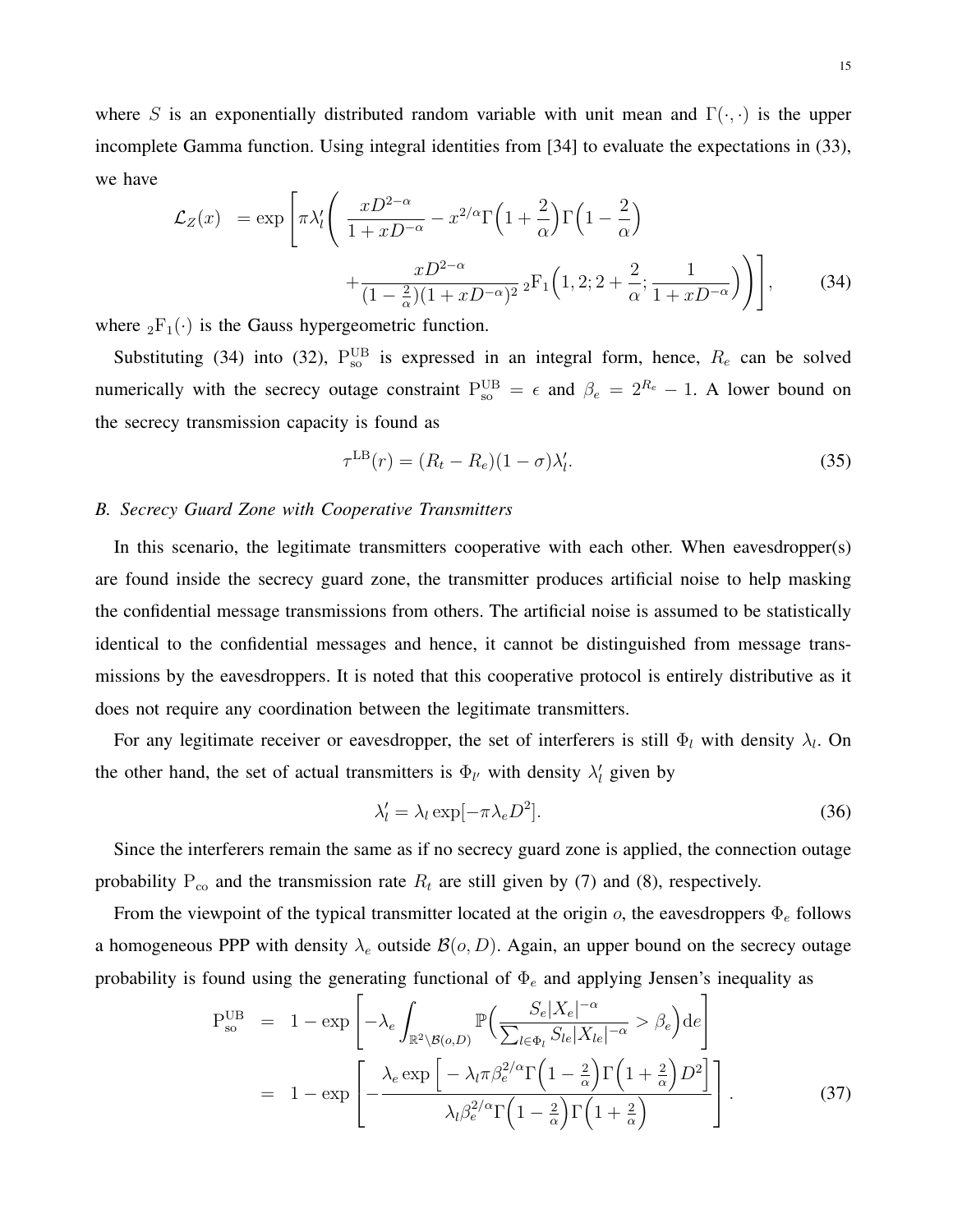With the secrecy outage constraint of  $P_{so}^{UB} = \epsilon$ , we find  $R_e$  as

$$
R_e = \log_2 \left( 1 + \left[ \frac{W_0 \left( \lambda_e \pi D^2 \left[ \ln \frac{1}{1 - \epsilon} \right]^{-1} \right)}{\lambda_l \pi D^2 \Gamma \left( 1 - \frac{2}{\alpha} \right) \Gamma \left( 1 + \frac{2}{\alpha} \right)} \right]^{\frac{\alpha}{2}} \right).
$$
 (38)

*Theorem 2: A lower bound on the secrecy transmission capacity for networks having cooperative transmitters with secrecy guard zones is given by*

$$
\tau^{\text{LB}}(r) = (R_t - R_e)(1 - \sigma)\lambda'_l
$$
\n
$$
= (1 - \sigma)\lambda_l \exp[-\pi\lambda_e D^2] \log_2 \left( \frac{1 + \left[ \frac{\ln\frac{1}{1 - \sigma}}{\lambda_l \pi r^2 \Gamma(1 - \frac{2}{\alpha}) \Gamma(1 + \frac{2}{\alpha})} \right]^{\frac{\alpha}{2}}}{1 + \left[ \frac{W_0(\lambda_e \pi D^2 [\ln\frac{1}{1 - \epsilon}]^{-1})}{\lambda_l \pi D^2 \Gamma(1 - \frac{2}{\alpha}) \Gamma(1 + \frac{2}{\alpha})} \right]^{\frac{\alpha}{2}} \right). \tag{39}
$$

From the closed-form expression of  $\tau^{\text{LB}}(r)$  in (39), we can derive the condition for positive secrecy transmission capacity by solving  $\tau^{\text{LB}}(r) > 0$ .

*Corollary 2: The condition for positive secrecy transmission capacity is given by*

$$
\left[\frac{1}{1-\sigma}\right]^{(\frac{D}{r})^2} \ln \frac{1}{1-\sigma} \ln \frac{1}{1-\epsilon} > \pi r^2 \lambda_e.
$$
\n(40)

When the system designer has control over the connection outage constraint and the guard zone size, positive secrecy transmission capacity can be achieved by carefully choosing the values of  $\sigma$ and/or  $D$  to meet the condition in (40). Similar to the networks without guard zones, the density of the legitimate transmitters has no say for the existence of positive secrecy transmission capacity for fixed connection outage probability and guard zone size. Comparing (21) with (40), we see that the improvement from having the secrecy guard zone is given by the factor of  $\left[\frac{1}{1}\right]$  $\frac{1}{1-\sigma}$ ] $(D/r)^2$ . For a fixed r, the minimum required value of D increases as  $\sigma$  or  $\epsilon$  decreases (below certain threshold value). Hence, one may also expect that the optimal value of  $D$ , which maximizes the secrecy transmission capacity in (39), increases as  $\sigma$  or  $\epsilon$  decreases.

To further improve the network throughput, the secrecy guard zone could in the future be used in combination with other types of guard zone, such as carrier sense multiple access (CSMA) at the transmitters [35] and the interference guard zone at the receivers [30].

# V. NUMERICAL RESULTS AND DISCUSSION

In this section, we present numerical results on the secrecy transmission capacity. We first show the interplay of different system parameters and their effects on the secrecy transmission capacity for networks without secrecy guard zones. Fig. 3 shows the secrecy transmission capacity  $\tau^{\text{LB}}(r)$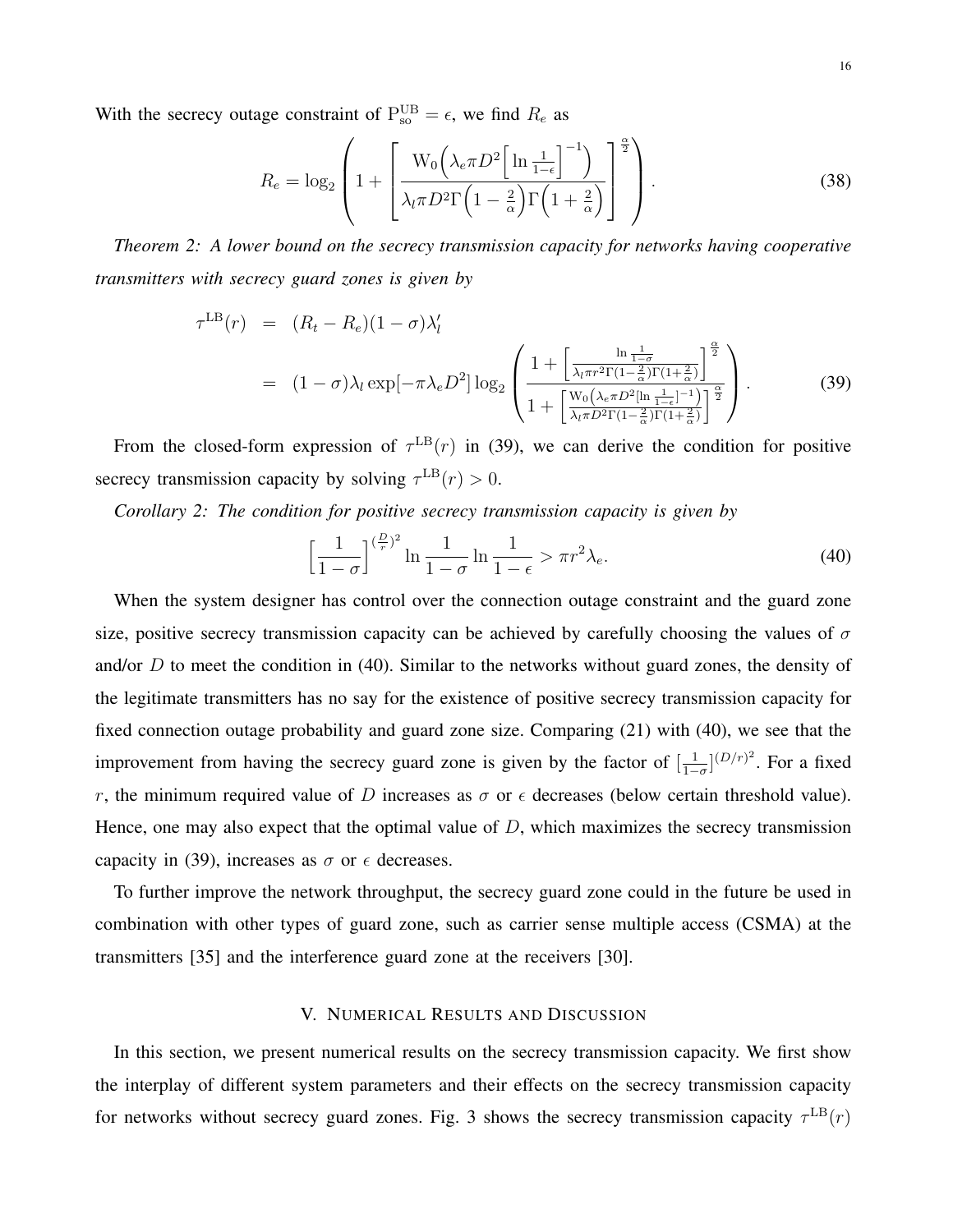in (20) versus the spatial transmission intensity  $\lambda_l$  with different security requirements. Comparing between the four curves, we see that the gap in  $\tau^{\text{LB}}(r)$  between  $\epsilon = 1$  and  $\epsilon = 0.05$  is relatively small over a wide range of  $\lambda_l$ . This suggests that the throughput cost of achieving a moderate security requirement is relatively low. On the other hand,  $\tau^{LB}(r)$  drops dramatically as  $\epsilon$  decreases towards 0. For example, there is a 84% reduction in  $\tau^{\text{LB}}(r)$  for improving the security level from  $\epsilon = 0.02$ to  $\epsilon = 0.01$  at  $\lambda_l = 0.01$ . This reflects a significant increase in the throughput cost of achieving highly secure networks.

For each curve in Fig. 3, we see that the optimal value of  $\lambda_l$  is generally much larger than  $\lambda_e$ . This suggests that it is desirable to have a significantly larger number of legitimate nodes than the number of eavesdroppers in the network, which creates a high level of interference to mask the confidential message transmissions against eavesdropping. Furthermore, the optimal value of  $\lambda_l$ increases as  $\epsilon$  decreases. For example, the optimal  $\lambda_l$  is 0.04 for  $\epsilon = 0.05$ , while it increases to 0.051 for  $\epsilon = 0.02$  and to 0.068 for  $\epsilon = 0.01$ . Note that the optimal value of  $\lambda_l$  computed from (24) is 0.063 for  $\epsilon = 0.01$ , which is very close to the numerical result.

Fig. 4 shows the secrecy transmission capacity  $\tau^{\text{LB}}(r)$  in (20) versus the connection outage probability  $\sigma$  with different security requirements. The feasible range of  $\sigma$  for positive secrecy transmission capacity never reaches 0, which agrees with the result in (22). We see that a moderate connection outage probability is desirable for achieving high secrecy transmission capacity. Furthermore, the optimal value of  $\sigma$  increases as  $\epsilon$  reduces. This is because that a larger  $R_e$  is needed for a stronger security requirement, in which case larger  $R_t$  and (hence)  $\sigma$  are desirable for maximizing the secrecy transmission capacity. For example, the optimal  $\sigma$  is 0.4 for  $\epsilon = 0.05$  while it increases to 0.5 for  $\epsilon = 0.02$  and to 0.6 for  $\epsilon = 0.01$ . Note that the optimal value of  $\sigma$  can be accurately computed from the closed-form expression in (28) for sparse networks.

Now, we present the results on the use of a guard zone for improving the secrecy transmission capacity. Fig. 5 shows  $\tau^{\text{LB}}(r)$  in (35) and (39) versus the secrecy outage probability  $\epsilon$  for both the non-cooperative and cooperative protocols.<sup>6</sup> This figure clearly shows the remarkable benefit of guard zone for networks with high security requirements. For example, the secrecy transmission capacity at  $\epsilon = 0.01$  increases from 0.003 at  $D = 0$  (i.e., no guard zone) to 0.018 with non-cooperative protocol and 0.021 with cooperative protocol at  $D = 3$ . On the other hand, the benefit of guard zone reduces

<sup>&</sup>lt;sup>6</sup>Although we have chosen  $r = 1$  in Fig. 5, the benefit of using a secrecy guard zone demonstrated in Fig. 5 is also observed for other values of r which can be either less than or greater than  $D$  (plots omitted for brevity).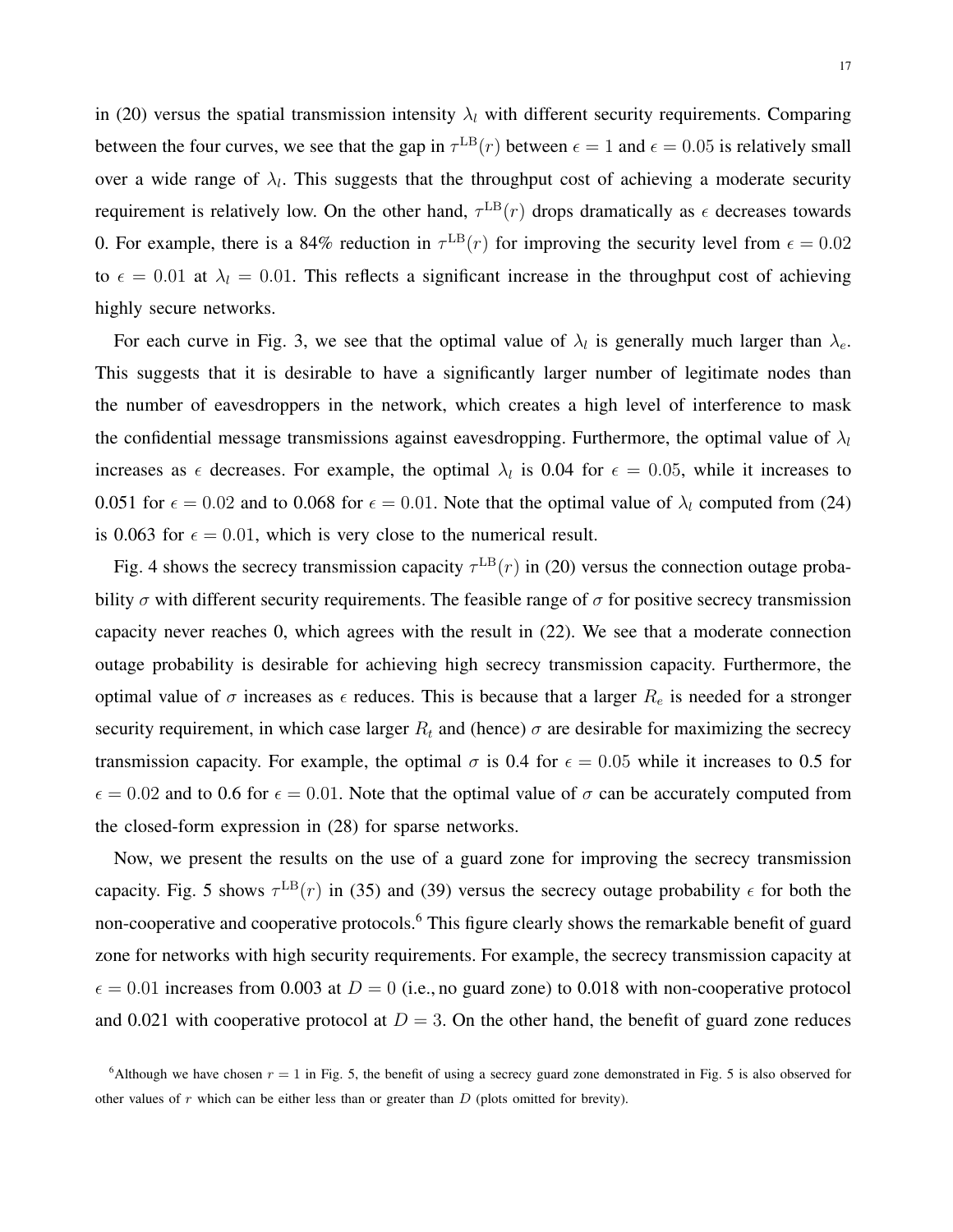as the security requirement reduces. We also see that the cooperative protocol outperforms the noncooperative protocol and the difference in secrecy transmission capacity is significant for networks with high security requirement. For example, the increase in  $\tau^{\text{LB}}(r)$  from the non-cooperative case to the cooperative case at  $\epsilon = 0.01$  is 17% when  $D = 3$  and 14% when  $D = 6$ .

The feasible regions of the connection outage probability  $\sigma$  and the secrecy outage probability  $\epsilon$  for positive secrecy transmission capacity are illustrated in Fig. 6. The case of cooperative transmitters is considered when the guard zone is used. In general, it is impossible to have arbitrarily low outage probabilities while still operating at some positive secrecy transmission capacity. Nevertheless, the use of a guard zone greatly enlarges the feasible ranges of both outage probabilities.

Fig. 7 shows the optimal guard zone radius for cooperative transmitters. We see that the optimal value of D reduces as the acceptable secrecy outage probability  $\epsilon$  increases and it reaches zero at moderate to high values of  $\epsilon$ . We can also see the dependence of the optimal D on  $\sigma$  and  $\lambda_l$ . The general trend is that the optimal D reduces as  $\sigma$  or  $\lambda_l$  increases. The dependence of the optimal D on  $\sigma$  agrees with our earlier observation from (40). The dependence on  $\lambda_l$  can be understood as follows: As the interference level (i.e.,  $\lambda_l$ ) increases, the signal power received at the eavesdroppers is allowed to be higher for maintaining the same SIR. This in turn allows us to reduce the guard zone radius, which increases the spatial intensity of message transmissions. In practice, a legitimate transmitter may only be able to detect the existence of eavesdroppers in its vicinity, hence, the guard zone is usually small. Nevertheless, we have seen from Fig. 5 that a significant improvement in the secrecy transmission capacity can be achieved even with a small guard zone. Furthermore, by allowing a moderate connection outage probability, it is possible for the network to operate with the optimal guard zone radius which is within the maximum detection range of the transmitters.

## VI. CONCLUSIONS

In this work, we defined a performance metric named the secrecy transmission capacity, which was used to study the impact of physical layer security requirements on the throughput of largescale decentralized wireless networks. Using tools and existing results from stochastic geometry, the secrecy transmission capacity can usually be characterized in simple analytical forms, as shown in this paper for Rayleigh fading channels. One important finding is that the throughput cost of achieving a moderate security level is relatively low, while it becomes very expensive to realize a highly secure network. In addition, we showed that the application of secrecy guard zone with artificial noise is a simple technique that can be used to dramatically reduce the throughput cost of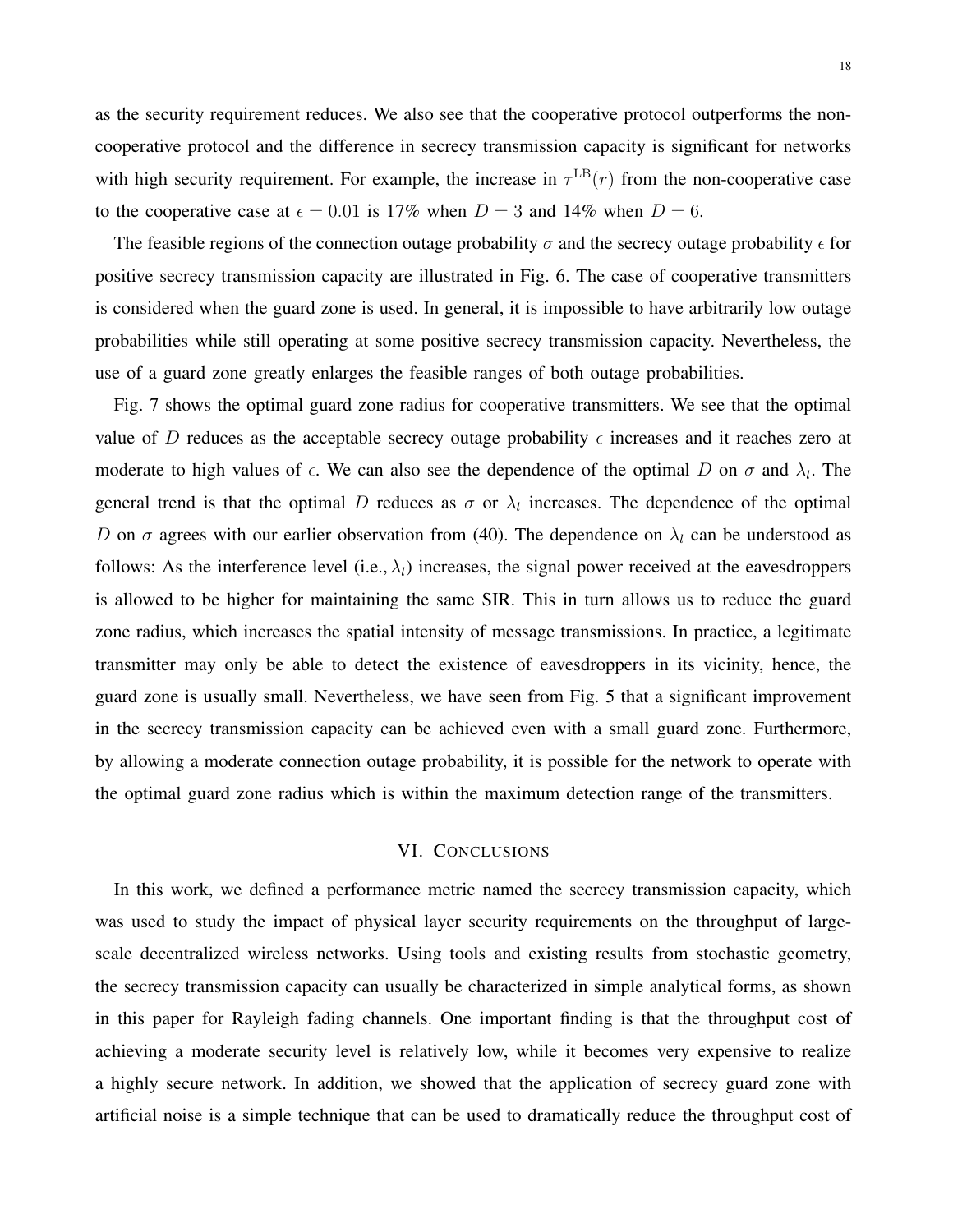achieving highly secure networks.

This model of secrecy transmission capacity can be extended to analyze and design networks with other transmission techniques, medium access control protocols, and eavesdropping strategies in future work. Similar to other transmission capacity formulations, the main limitation of this model is that it only considers single-hop transmissions, while the communication between an arbitrary source-destination pair usually requires multiple hops. End-to-end throughput analysis of wireless networks with physical layer security requirements is still an open problem. Another limitation of the current model is the homogeneous Poisson distribution of nodes. The impact of eavesdropper distribution on secrecy throughput is an interesting problem to investigate.

#### **REFERENCES**

- [1] A. Wyner, "The wire-tap channel," *Bell Syst. Tech. J.*, vol. 54, no. 8, pp. 1355–1387, Oct. 1975.
- [2] I. Csiszár and J. Körner, "Broadcast channels with confidential messages," IEEE Trans. Inform. Theory, vol. 24, no. 3, pp. 339–348, May 1978.
- [3] Z. Li, W. Trappe, and R. Yates, "Secret communication via multi-antenna transmission," in *Proc. 41st Annual Conf. on Inform. Sciences and Syst. (CISS)*, Baltimore, MD, Mar. 2007, pp. 905–910.
- [4] S. Shafiee and S. Ulukus, "Achievable rates in Gaussian MISO channels with secrecy constraints," in *Proc. IEEE Int. Symp. Inform. Theory (ISIT)*, Nice, France, Jun. 2007, pp. 2466–2470.
- [5] A. Khisti and G. W. Wornell, "Secure transmission with multiple antennas: The MIMOME channel," *IEEE Trans. Inform. Theory*, vol. 56, no. 11, pp. 5515–5532, Nov. 2010.
- [6] L. Lai and H. El Gamal, "The relay-eavesdropper channel: cooperation for secrecy," *IEEE Trans. Inform. Theory*, vol. 54, no. 9, pp. 4005–4019, Sep. 2008.
- [7] L. Dong, Z. Han, A. P. Petropulu, and H. V. Poor, "Secure wireless communications via cooperation," in *Proc. 46th Annual Allerton Conf. Commun., Control, and Computing*, Monticello, IL, Sep. 2008, pp. 1132–1138.
- [8] Y. Liang and H. V. Poor, "Multiple-access channels with confidential messages," *IEEE Trans. Inform. Theory*, vol. 54, no. 3, pp. 976–1002, Mar. 2008.
- [9] E. Tekin and A. Yener, "The general Gaussian multiple-access and two-way channels: Achievable rates and cooperative jamming," *IEEE Trans. Inform. Theory*, vol. 54, no. 6, pp. 2735–2751, Jun. 2008.
- [10] M. Haenggi, "The secrecy graph and some of its properties," in *Proc. IEEE Int. Symp. Inf. Theory (ISIT)*, Toronto, Canada, Jul. 2008, pp. 539–543.
- [11] P. C. Pinto, J. Barros, and M. Z. Win, "Secure communication in stochastic wireless networks," submitted. Available at http://arxiv.org/abs/1001.3697.
- [12] S. Goel, V. Aggarwal, A. Yener, and A. R. Calderbank, "Modeling location uncertainty for eavesdroppers: A secrecy graph approach," in *Proc. IEEE Int. Symp. Inf. Theory (ISIT)*, Austin, TX, Jun. 2010.
- [13] P. C. Pinto and M. Z. Win, "Continuum percolation in the intrinsically secure communications graph," in *Proc. IEEE Int. Symp. Inf. Theory and Its Applications (ISITA)*, Taichung, Taiwan, Oct. 2010.
- [14] X. Zhou, R. K. Ganti, and J. G. Andrews, "Secure wireless network connectivity with multi-antenna transmission," *IEEE Trans. Wireless Commun.*, vol. 10, no. 2, pp. 425–430, Feb. 2011.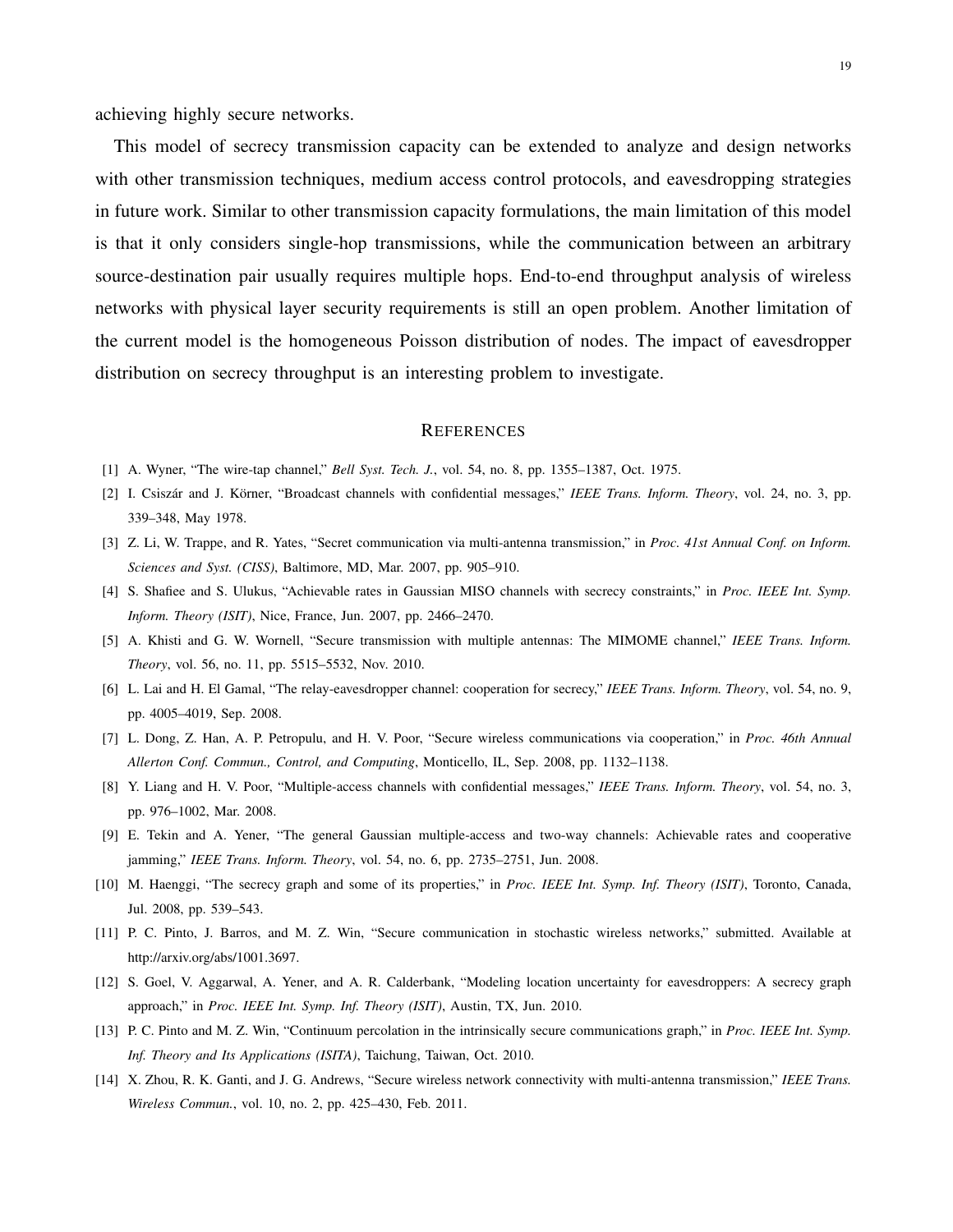- [15] A. Sarkar and M. Haenggi, "Secrecy coverage," in *Proc. Asilomar Conf. Signals, Systems, and Computers (ACSSC)*, Pacific Grove, CA, Nov. 2010.
- [16] O. O. Koyluoglu, C. E. Koksal, and H. El Gamal, "On secrecy capacity scaling in wireless networks," submitted. Available at http://arxiv.org/abs/0908.0898.
- [17] Y. Liang, H. V. Poor, and L. Ying, "Secrecy throughput of MANETs with malicious nodes," in *Proc. IEEE Int. Symp. Inf. Theory (ISIT)*, Seoul, Korea, Jun. 2009, pp. 1189–1193.
- [18] S. Vasudevan, D. Goeckel, and D. Towsley, "Security-capacity trade-off in large wireless networks using keyless secrecy," in *Proc. ACM Int. Symp. Mobile Ad Hoc Networking and Computing (MobiHoc)*, Chicago, IL, Sep. 2010, pp. 21–30.
- [19] M. Haenggi, J. G. Andrews, F. Baccelli, O. Dousse, and M. Franceschetti, "Stochastic geometry and random graphs for the analysis and design of wireless networks," *IEEE J. Sel. Areas Commun.*, vol. 27, no. 7, pp. 1029–1046, Sep. 2009.
- [20] S. Weber, X. Yang, J. G. Andrews, and G. de Veciana, "Transmission capacity of wireless ad hoc networks with outage constraints," *IEEE Trans. Inf. Theory*, vol. 51, no. 12, pp. 4091–4102, Dec. 2005.
- [21] S. Weber, J. G. Andrews, and N. Jindal, "An overview of the transmission capacity of wireless networks," *IEEE Trans. Commun.*, vol. 58, no. 12, Dec. 2010.
- [22] A. Subramanian, A. Thangaraj, M. Bloch, and S. W. McLaughlin, "Strong secrecy on the binary erasure wiretap channel using large-girth LDPC codes," submitted to *IEEE Trans. Inform. Forensics and Security*. Available at http://arxiv.org/abs/1009.3130.
- [23] A. Thangaraj, S. Dihidar, A. R. Calderbank, S. W. McLaughlin, and J.-M. Merolla, "Applications of LDPC codes to the wiretap channel," *IEEE. Trans. Inf. Theory*, vol. 53, no. 8, pp. 2933–2945, Aug. 2007.
- [24] X. Tang, R. Liu, P. Spasojevic, and H. V. Poor, "On the throughput of secure hybrid-ARQ protocols for Gaussian block-fading ´ channels," *IEEE. Trans. Inf. Theory*, vol. 55, no. 4, pp. 1575–1590, Apr. 2009.
- [25] D. Stoyan, W. Kendall, and J. Mecke, *Stochastic Geometry and Its Applications*, 2nd ed. John Wiley and Sons, 1996.
- [26] J. Venkataraman, M. Haenggi, and O. Collins, "Shot noise models for outage and throughput analyses in wireless ad hoc networks," in *Proc. IEEE Military Commun. Conf. (MILCOM)*, Washington, DC, Oct. 2006, pp. 1–7.
- [27] F. Baccelli, B. Błaszczyszyn, and P. Mühlethaler, "An Aloha protocol for multihop mobile wireless networks," *IEEE Trans. Inform. Theory*, vol. 52, no. 2, pp. 421–436, Feb. 2006.
- [28] M. Haenggi, "On distances in uniformly random networks," *IEEE Trans. Inf. Theory*, vol. 51, no. 10, pp. 3584–3586, Oct. 2005.
- [29] R. K. Ganti and M. Haenggi, "Single-hop connectivity in interference-limited hybrid wireless networks," in *Proc. IEEE Int. Symp. Inf. Theory (ISIT)*, Nice, France, Jun. 2007, pp. 366–370.
- [30] A. Hasan and J. G. Andrews, "The guard zone in wireless ad hoc networks," *IEEE Trans. Wireless Commun.*, vol. 6, no. 3, pp. 897–906, Mar. 2007.
- [31] S. Goel and R. Negi, "Guaranteeing secrecy using artificial noise," *IEEE Trans. Wireless Commun.*, vol. 7, no. 6, pp. 2180–2189, Jun. 2008.
- [32] E. Ekrem and S. Ulukus, "Secrecy in cooperative relay broadcast channels," *submitted to IEEE Trans. Inform. Theory*, available at http://arxiv.org/abs/0811.1317.
- [33] X. Tang, R. Liu, P. Spasojevic, and H. V. Poor, "Interference assisted secrect communication," to appear in *IEEE Trans. Inform. Theory*. Available at http://arxiv.org/pdf/0908.2397.
- [34] I. S. Gradshteyn and I. M. Ryzhik, *Tables of Integrals, Series, and Products*, 7th ed. Academic Press, 2007.
- [35] L. Kleinrock and F. A. Tobagi, "Packet switching in radio channels: Part I-carrier sense multiple access modes and their throughput-delay characteristics," *IEEE Trans. Commun.*, vol. 23, no. 12, pp. 1400–1416, Dec. 1975.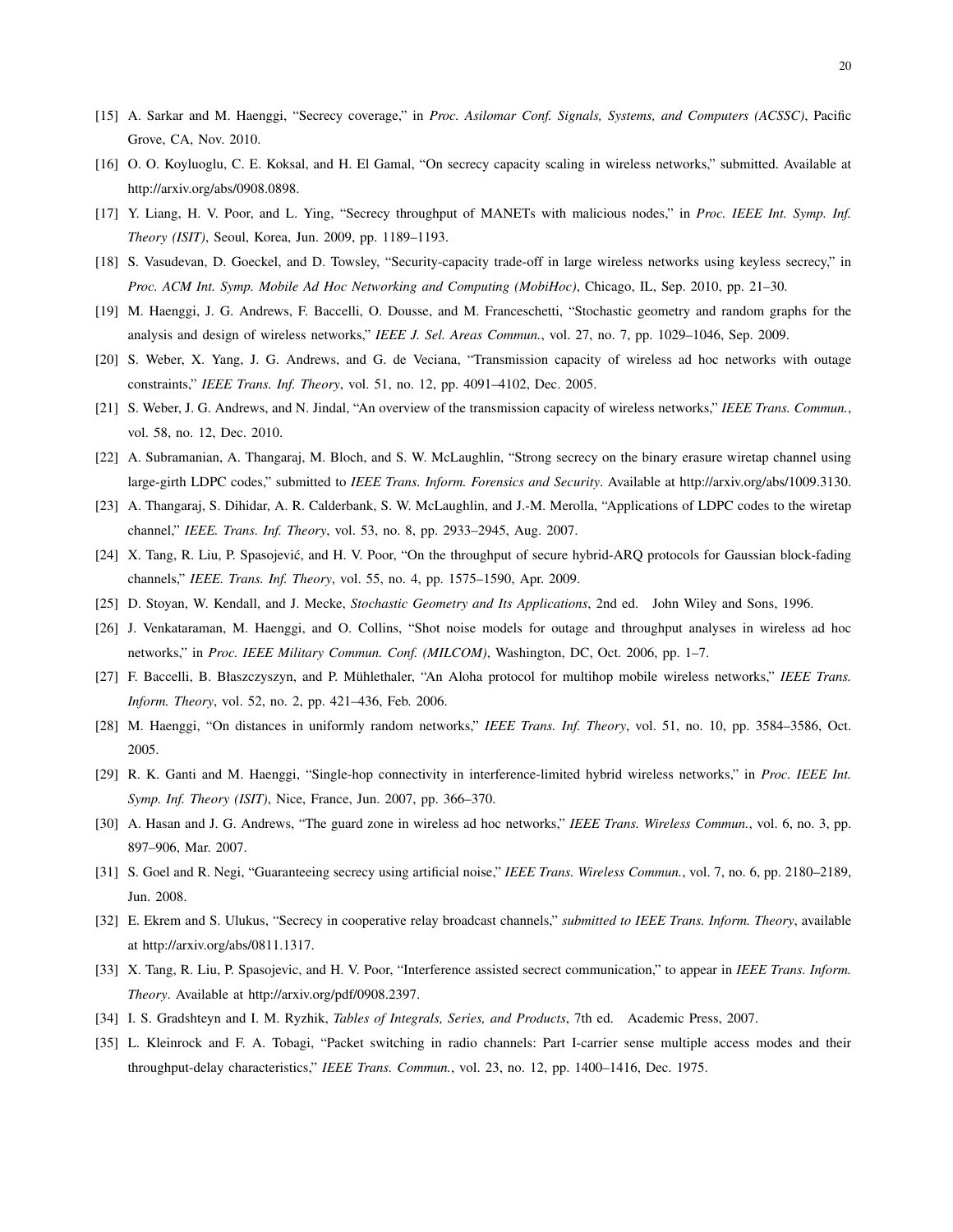#### LIST OF NOTATION

| $\Phi_l$              | Poisson point process (PPP) of legitimate transmitter locations         |
|-----------------------|-------------------------------------------------------------------------|
| $\Phi_e$              | PPP of eavesdropper locations                                           |
| $\lambda_l$           | Density of $\Phi_l$                                                     |
| $\lambda_e$           | Density of $\Phi_e$                                                     |
| $R_t$                 | Rate of the transmitted codewords                                       |
| $R_{s}$               | Rate of the confidential messages                                       |
| $R_e$                 | $R_t - R_s$ , rate loss for securing the messages against eavesdropping |
| $P_{co}$              | Connection outage probability                                           |
| $P_{so}$              | Secrecy outage probability                                              |
| $\sigma$              | Constraint on $P_{co}$                                                  |
| $\epsilon$            | Constraint on $P_{so}$                                                  |
| $\tau(r)$             | Secrecy transmission capacity with transmission distance $r$            |
| $\beta_t$             | Threshold signal to interference ratio (SIR) for connection outage      |
| $\beta_e$             | Threshold SIR for secrecy outage                                        |
| S                     | Rayleigh fading gain of the wireless channel                            |
| D                     | Radius of secrecy guard zones                                           |
| $\mathbb{P}(.)$       | Probability operator                                                    |
| $\mathbb{E}\{\cdot\}$ | Expectation operator                                                    |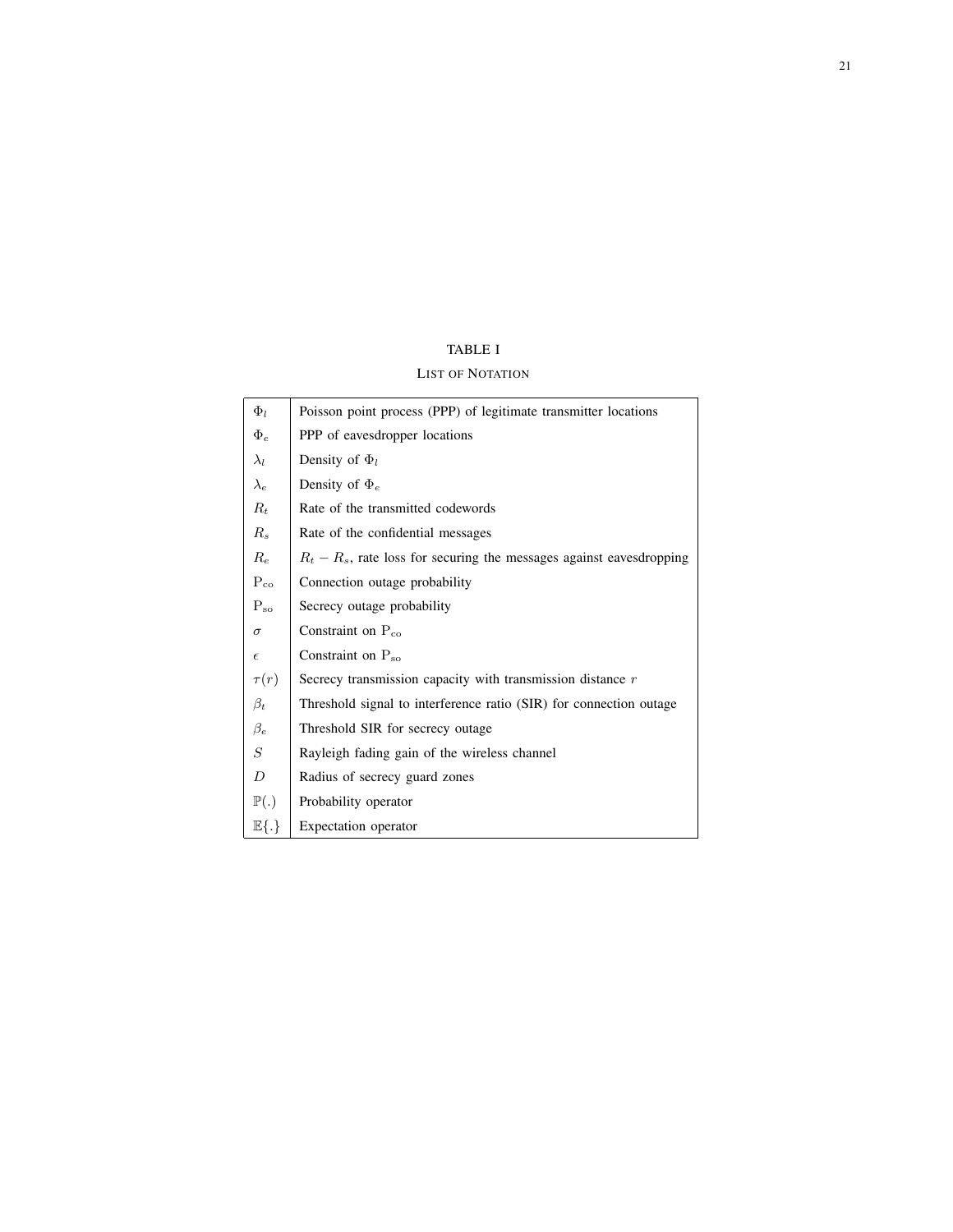

Fig. 1. An example of a part of a network snapshot. Each legitimate transmitter,  $T_i$ ,  $i = 0, 1, 2, 3$ , has an intended receiver  $R_i$ ,  $i = 0, 1, 2, 3$ , located at a distance r. In addition, there are eavesdroppers,  $E_i$ ,  $i = 1, 2$ , presented in the network. Consider the confidential message transmission from  $T_0$ . The intended receiver  $R_0$  as well as each eavesdropper  $E_i$ ,  $i = 1, 2$  all try to individually decode the transmitted message. The signal reception at  $R_0$  and (an arbitrary eavesdropper)  $E_1$  are shown in figures (a) and (b), respectively. In both cases, the concurrent transmissions from  $T_1$ ,  $T_2$  and  $T_3$  act as interference.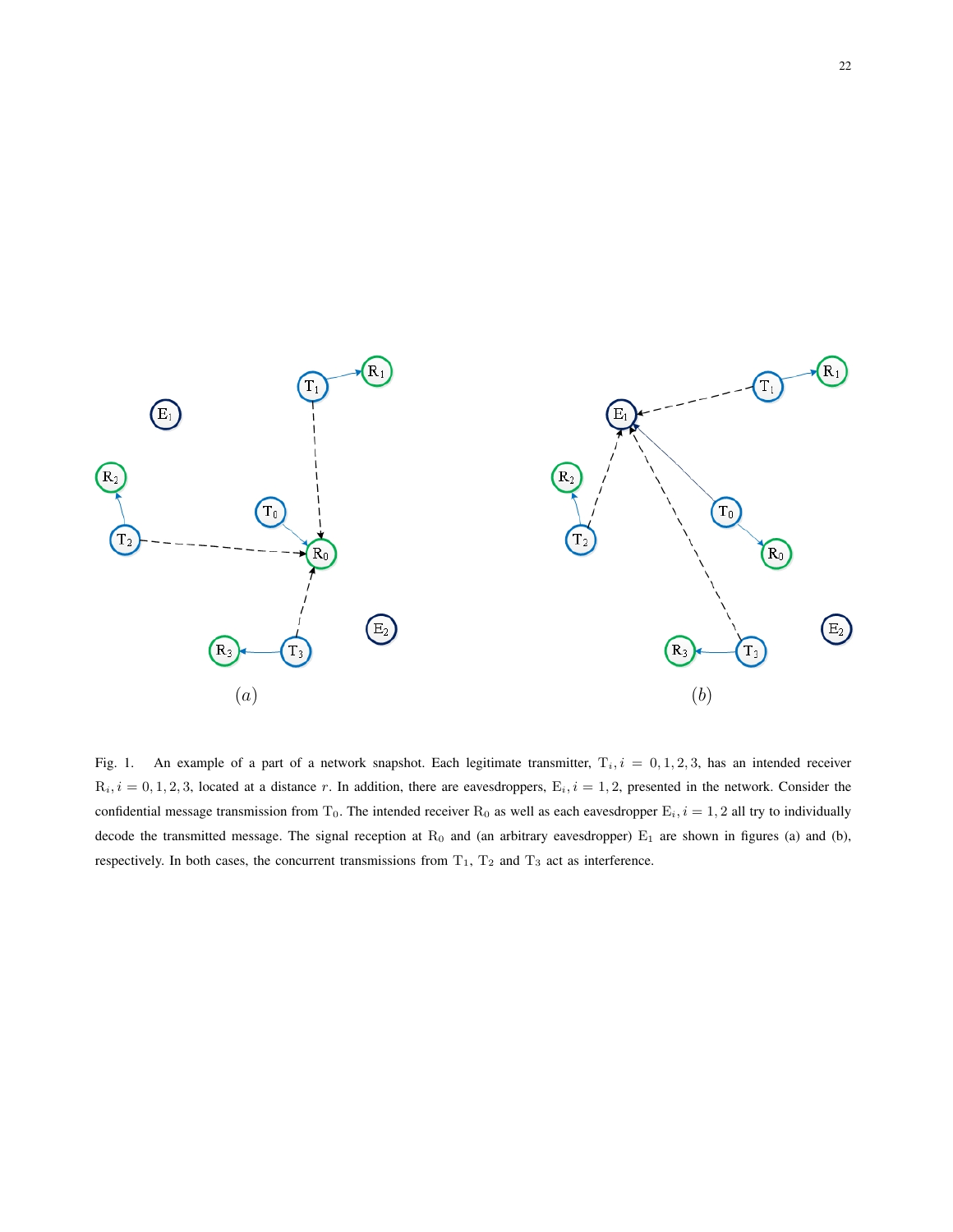

Fig. 2. An example of a part of a network snapshot with a secrecy guard zone around each transmitter. Transmitters  $T_0$ ,  $T_1$ , and T<sup>2</sup> do not find any eavesdropper inside their individual guard zone, and hence, transmit confidential messages to their intended receivers. However, transmitter  $T_3$  detects an eavesdropper,  $E_2$ , insides its guard zone. If the non-cooperative protocol is used,  $T_3$ remains silent. If the cooperative protocol is used,  $T_3$  transmits artificial noise.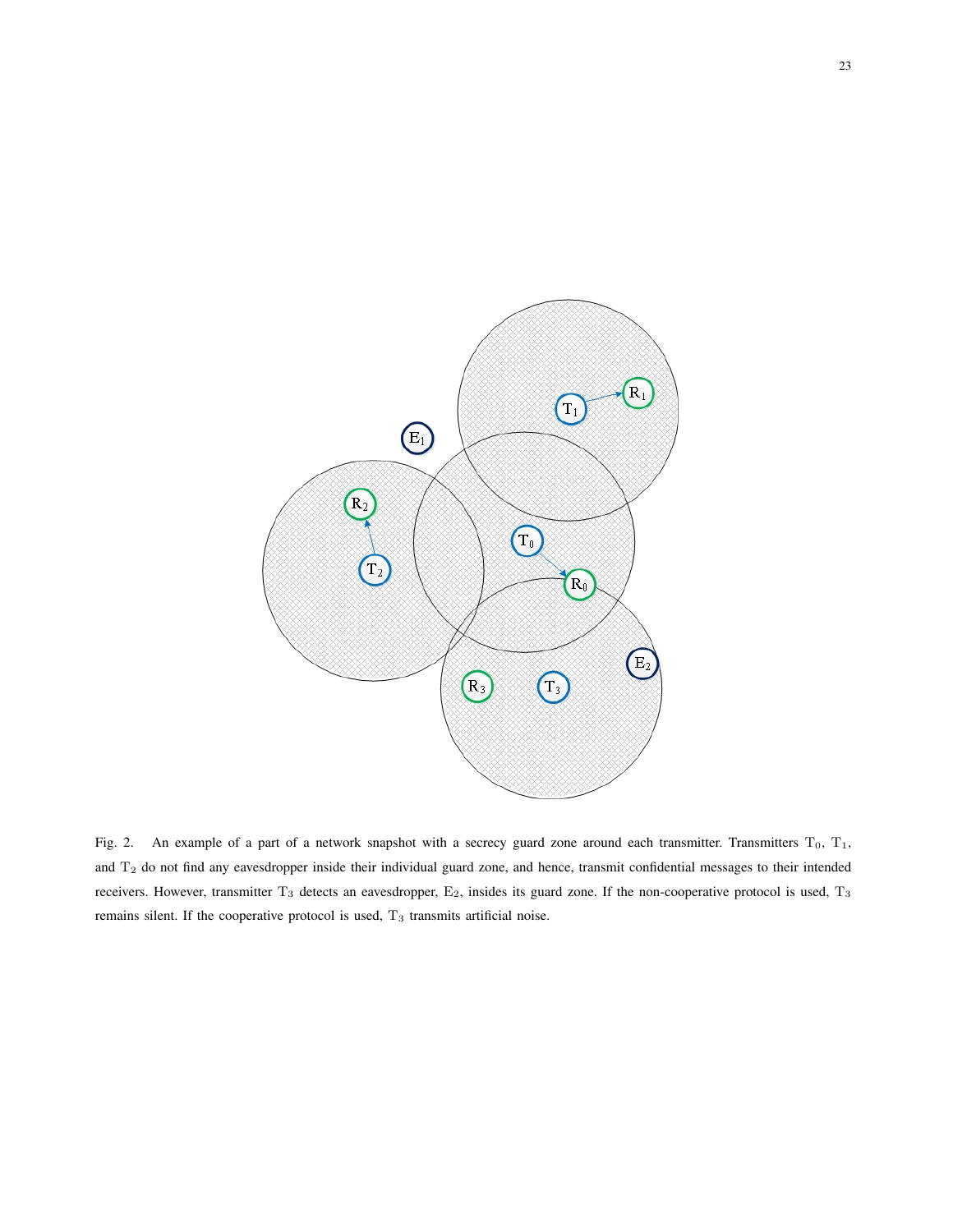

Fig. 3. The secrecy transmission capacity  $\tau^{\text{LB}}(r)$  in (20) versus the density of legitimate transmitters  $\lambda_l$ . Results are shown for networks with different secrecy outage constraints, i.e.,  $\epsilon = 0.01, 0.02, 0.05$ , as well as no secrecy constraint, i.e.,  $\epsilon = 1$ . The other system parameters are  $r = 1$ ,  $\alpha = 4$ ,  $\sigma = 0.3$ , and  $\lambda_e = 0.001$ .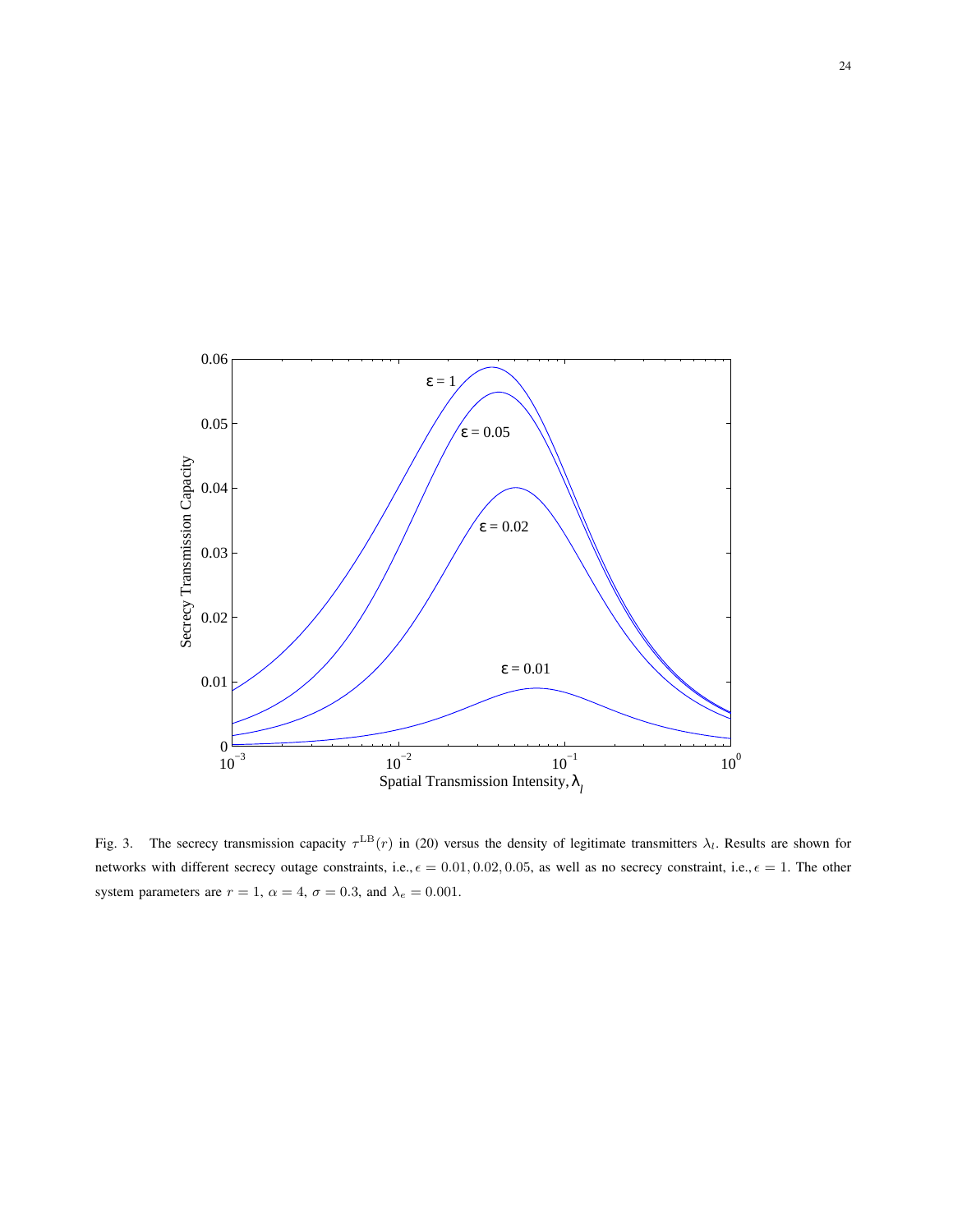

Fig. 4. The secrecy transmission capacity  $\tau^{\text{LB}}(r)$  in (20) versus the connection outage probability  $\sigma$ . Results are shown for networks with different secrecy outage constraints, i.e.,  $\epsilon = 0.01, 0.02, 0.05$ , as well as no secrecy constraint, i.e.,  $\epsilon = 1$ . The other system parameters are  $r = 1$ ,  $\alpha = 4$ ,  $\lambda_l = 0.01$ , and  $\lambda_e = 0.001$ .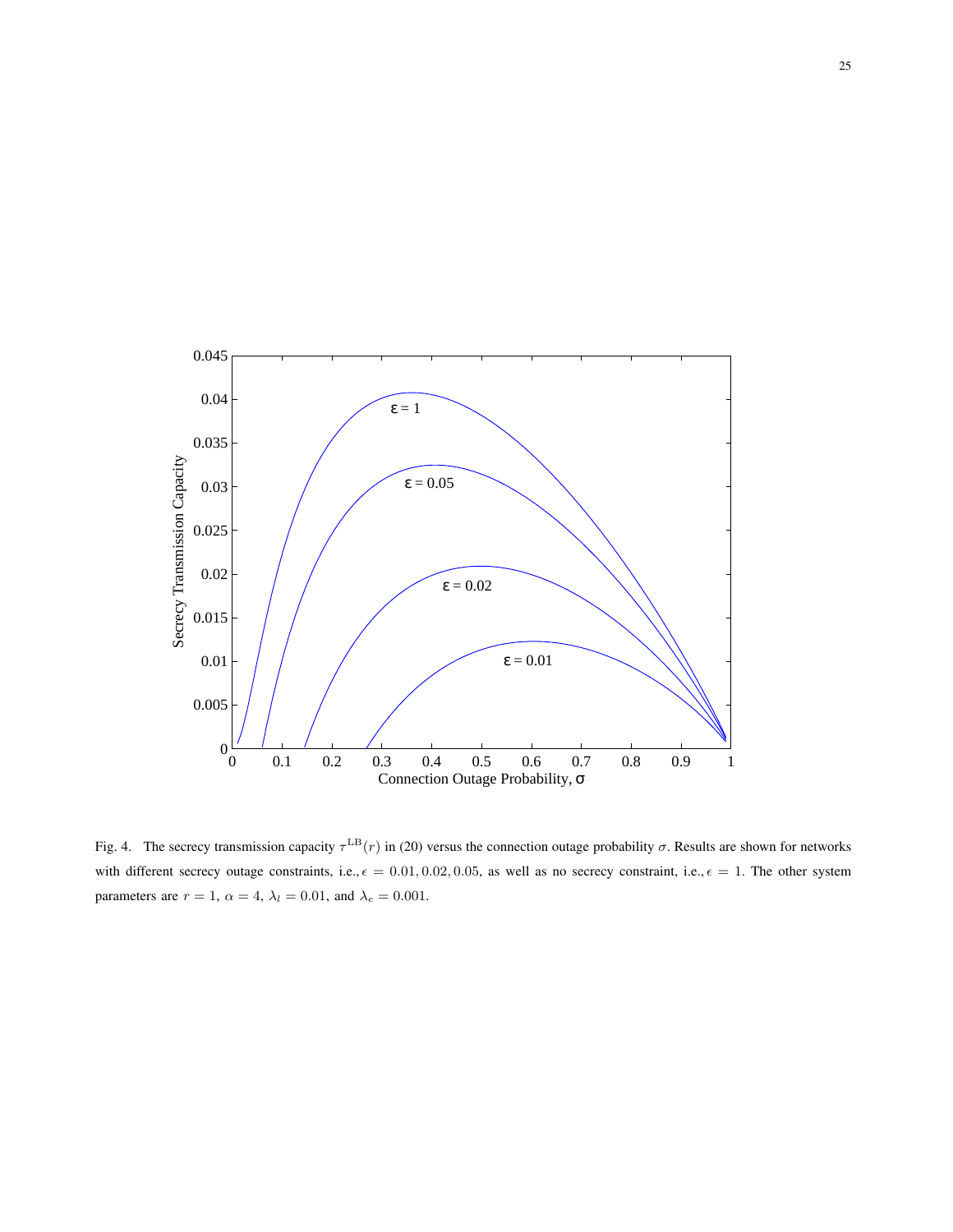

Fig. 5. The secrecy transmission capacity  $\tau^{\text{LB}}(r)$  with guard zone in (35) and (39) versus the secrecy outage probability  $\epsilon$ . Results are shown for networks with different guard zone radii, i.e.,  $D = 0, 3, 6$ . The other system parameters are  $r = 1$ ,  $\alpha = 4$ ,  $\sigma = 0.3$ ,  $\lambda_l=0.01,$  and  $\lambda_e=0.001.$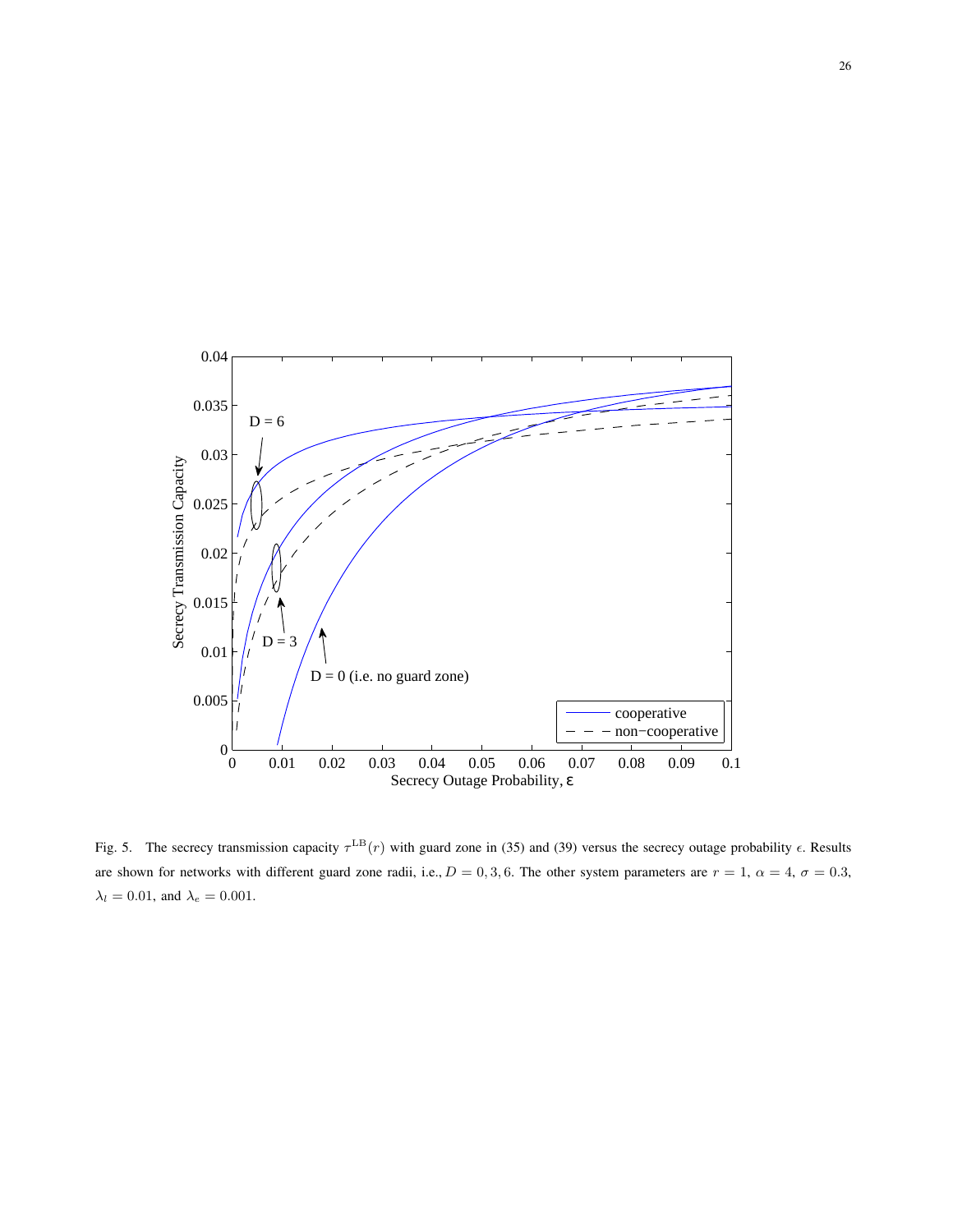

Fig. 6. The region of positive secrecy transmission capacity with and without secrecy guard zone. The case of cooperative transmitters is shown with different guard zone radii, i.e.,  $D = 0, 3, 6$ . The curves are plotted based on the relationship between the connection outage probability σ and the secrecy outage probability  $\epsilon$  given in (40). The other system parameters are  $r = 1$  and  $\lambda_e = 0.001$ .